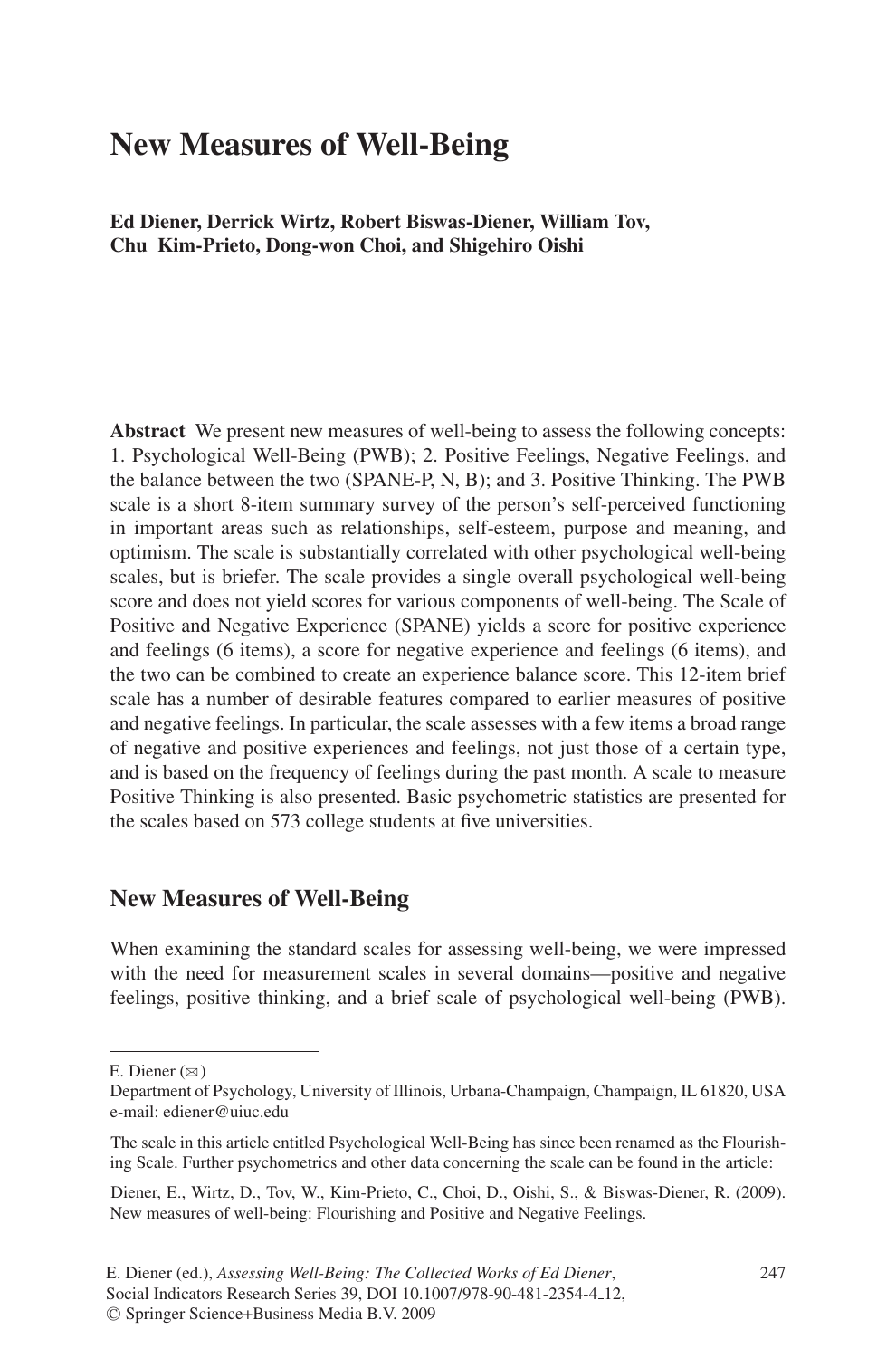These concepts are related to one another and to life satisfaction, although the types of well-being are separable (Lucas, Diener, & Suh, 1996; Ryff, 1989) and must, therefore, be assessed separately. Although scales exist to measure several of these constructs, the instruments have limitations that make additional measures desirable. We present a short measure of psychological well-being (PWB) designed to complement the longer scales that are available and a measure of negative and positive feelings that is designed to better assess ongoing feelings of well-being. An initial scale to assess positive thinking contains both positive and negative items. We present the psychometric properties of the scales, such as reliabilities and convergent correlations with other relevant measures.

The scales in this chapter are similar to measures that were first presented in Diener and Biswas-Diener's *Happiness: Unlocking the Mysteries of Psychological Wealth* (2008). Several items were altered or dropped, and we report here psychometric analyses that examined features of the revised scales such as internal and temporal reliability, factor structure, discriminant validity of the scales from one another, and convergent validity with other similar scales. The measures in this chapter, and their shortened names, are:

Positive Experience (SPANE-P) Negative Experience (SPANE-N) The Balance of Positive and Negative Experience (SPANE-B) Positive Thinking (PTS) Psychological Well-being (PWB)

#### **Why New Scales?**

### *Positive and Negative Feelings*

Scales exist to assess pleasant and unpleasant emotions, and probably the most widely used is Watson, Clark, and Tellegen's (1988) Positive and Negative Affect Schedule, called the PANAS. There are several limitations of this measure that motivated us to develop an alternative scale to assess pleasant versus unpleasant feelings. The PANAS was designed to measure a specific conception of emotional well-being and ill-being, and thus assesses some states that are usually not considered to be feelings. In addition, the scale fails to measure a number of important positive and negative feelings that are considered to be important to well-being. For example, the Positive Affect items of the PANAS include "strong," "alert," "active," and "determined," which many would not consider to be feelings. One can feel "active" and "alert" if one is scared, and "strong" when one does not feel emotional. "Determined" can be seen as a motivational state, but is not necessarily a pleasant or desirable one in all instances. For example, respondents might be "determined" because they are angry and vengeful. In addition, some feelings on the PANAS, such as "inspired," are rare and very specific. Thus, the scale does not with certainty reflect feelings that will enhance well-being.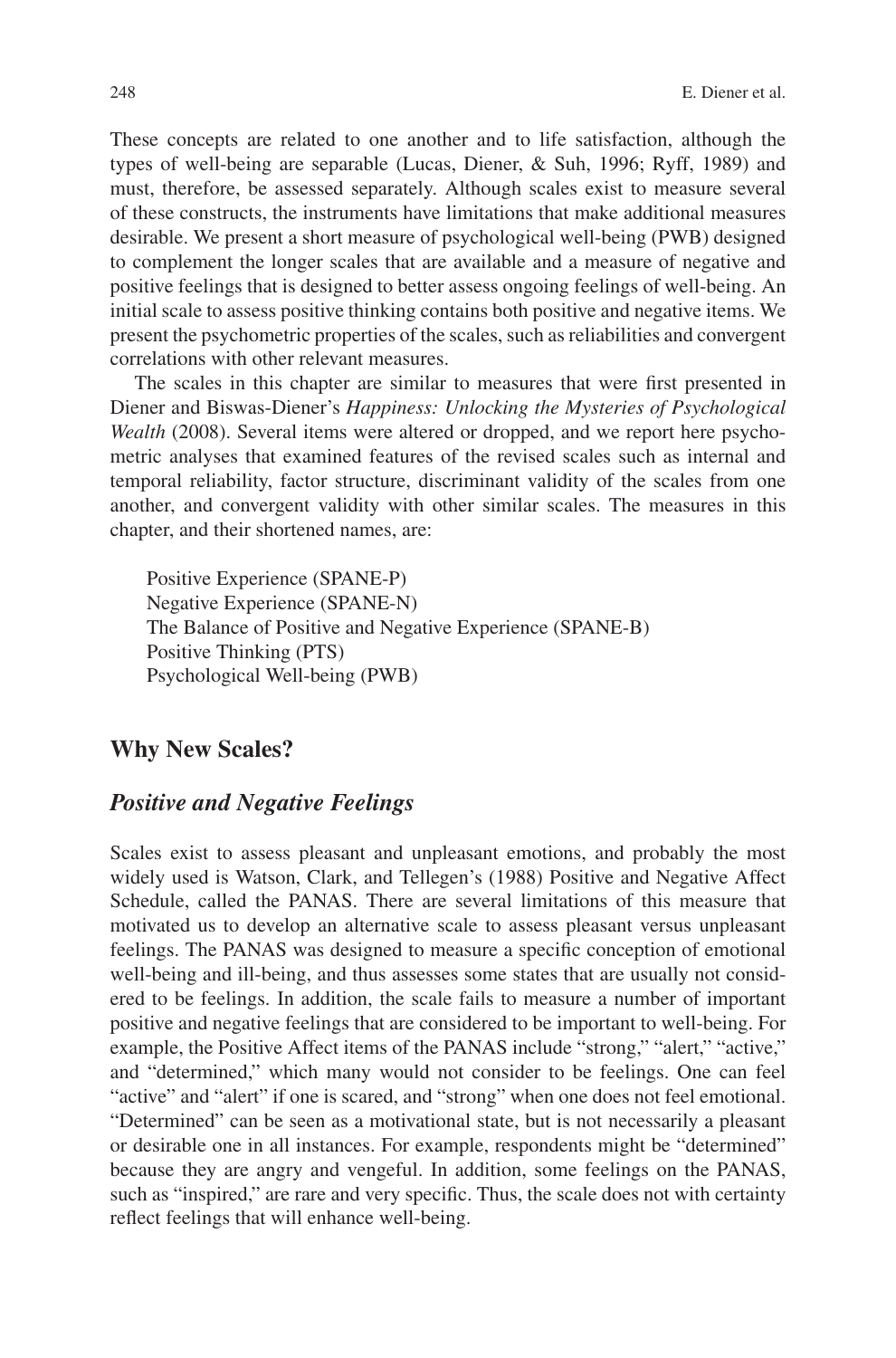The Negative Affect items include many adjectives that are more widely agreed to be emotional experiences, but some feelings are notable by their absence. For example, the scale does not include "sad" or "depressed," which are core negative feelings. Indeed, the "depression" facet of neuroticism predicts life satisfaction better than all facets of neuroticism (e.g., anxiety, anger, vulnerability) combined (Schimmack, Oishi, Furr, & Funder, 2004), suggesting the centrality of "sad" and "depressed" in understanding people's well-being. Furthermore, some feelings are represented by a number of similar adjectives, such as "jittery," "nervous," "scared," and "afraid." The inclusion of four synonyms for anxiety means that the scale is heavily weighted with one specific type of feeling. Thus, fully forty percent of the items represent various forms of fear, whereas sadness is not represented at all. This derives from the fact that Watson and colleagues consider negative feelings to be both negative and aroused, and, therefore, unaroused, unpleasant feelings were omitted from their scale. Thus, the PANAS represents a narrow definition of positive and negative feelings based on highly aroused forms of these feelings. However, well-being and ill-being include many feelings that are not of the highly aroused type.

As reviewed above, there are a number of important feelings that are omitted from the PANAS. For example, love and other terms referring to affectionate feelings are usually considered to be important emotions but are omitted from the PANAS. Feelings such as pride, envy and jealousy, contentment, joy, and happiness are not assessed. Although the expanded PANAS-X (Watson & Clark, 1994) includes many of these feelings, this scale is not used frequently in the well-being field, in part because of its length, and in part because it measures attentiveness, joviality, and self-assurance that are not precisely the types of feelings that well-being researchers want to assess.

Another important shortcoming of the PANAS and other existing scales is the problem that they omit feelings that might be important in some cultures or to certain individuals. For example, *schadenfreude* is an emotion that is often mentioned as a German emotion-word for which there is no word in English. Scollon, Diener, Oishi, and Biswas-Diener (2004) mention words such as "sukhi" and "aviman" in India and "shitashima" and "fureai" in Japan, which do not exist in English or in many other cultures. Furthermore, East Asians deem low-arousal positive emotions such as "calm" and "relaxed" to be more desirable than North Americans do (Tsai, Knutson, & Fund, 2006), suggesting that low arousal positive emotions that are missing from the PANAS might be important correlates of well-being in other cultures. Finally, high arousal positive emotions are stronger predictors of life satisfaction among sensation seekers than among non-sensation seekers, on weekends than on weekdays, and when the concept "excitement" is experimentally primed than when the concept "peace" is primed (Oishi, Schimmack, & Colcombe, 2003). In sum, the PANAS is limited in that it includes descriptors that are not feelings and omits other feelings that are widely believed to be core emotional feelings, as well as emotions that are important in some cultures, to some individuals, and in certain situations. The scale does not reflect the difference in the desirability of feelings in different contexts and cultures.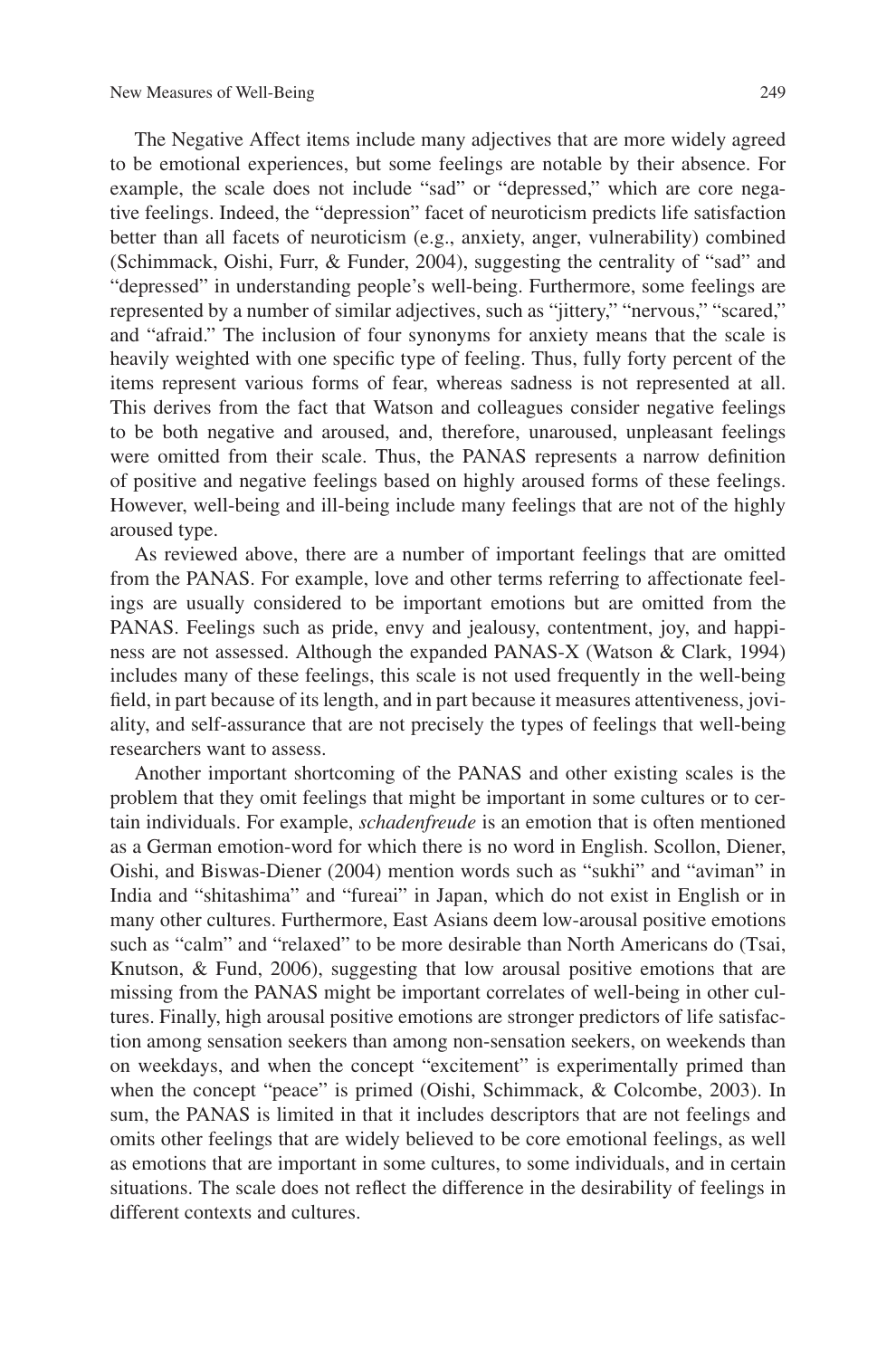An example of why the adequate sampling of feelings is essential for an adequate measure of well-being can be offered based on a hypothetical comparison of young and old adults. On the PANAS positive emotions scale, young adults might score higher than the elderly simply because they are more energetic and lead lives that are more active and arousing. Young people are likely to score higher on terms such as "active" and "strong," even if they feel no more positive than old people. In contrast, the elderly might score higher on pleasant terms such as "contented" and "happy," although these feelings are not assessed by the PANAS. Thus, the PANAS might yield conclusions that would be completely reversed if a different set of adjectives were employed. The PANAS assesses highly activated or aroused states rather than the full range of pleasant/desirable and unpleasant/undesirable feelings.

What of other scales designed to measure positive and negative feelings? Lucas, Diener, and Larsen (2003) review measures of positive emotions, including the PANAS and other scales. Several of the scales they review are very long, and each of them suffers from certain deficiencies. For example, some of the scales are based on a checklist format that yields less reliable results, and several of the scales measure concepts such as surprise, joviality, and vigor that do not adequately sample the positive feelings composing well-being.

In conclusion, we created a scale called the Scale of Positive and Negative Experience, or SPANE for short. The SPANE brief name is followed by a P, N, or B to indicate the scales for Positive Experience, Negative Experience, and the Balance between the two. The SPANE includes broad descriptors for positive and negative feelings, as well as a number of positive and negative emotions that are central to the experience of well-being.

How can we avoid the omission of feelings, which is a major shortcoming of the PANAS, and include all positive and negative feelings without making an exhaustive list that would create a scale that is prohibitively long? Our solution was to include broad desirable and undesirable words that describe in general terms the feelings people approach and avoid. For the desirable feelings we included three descriptors: "Good," "Positive," and "Pleasant." These three adjectives all describe the feelings people seek and value, and should apply to a wide range of more specific feelings. Thus, our scale can reflect the indefinite number of positive feelings because it uses broad words that apply to all of these experiences. The three adjectives are each alternative ways of describing the feelings that people desire and enjoy, regardless of arousal and other qualities.

Similarly, for negative feelings, we used three general descriptors that apply to all feelings that people avoid: "Bad," "Negative," and "Unpleasant." Again, these items should allow us to reflect specific feelings that a scale with narrower items might miss. If people were to mean something different by "bad" and "unpleasant," this will be revealed in our empirical findings. In other words, if there are still concerns because the three good and three bad words are not identical in meaning and refer to different qualities of feelings, this should become evident when we analyze the associations of the items.

Another problem in measuring affective well-being is that some feelings might be experienced as positive in some cultures and as negative in other cultures, for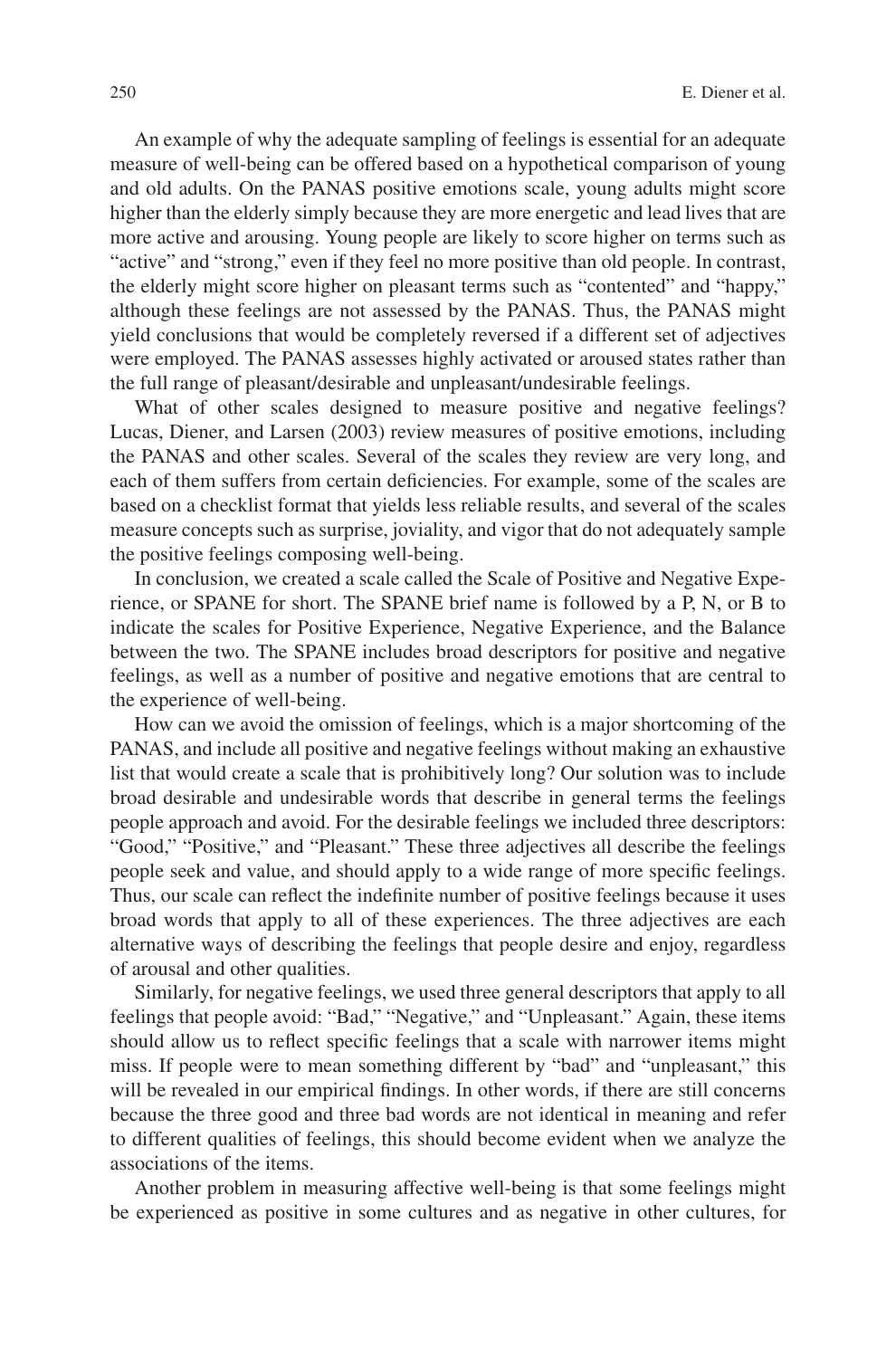example "pride" and "gratitude" (Kitayama, Markus, & Kurosawa, 2000; Scollon et al., 2004; Oishi, 2007). By inclusion of general desirable feelings (good, positive, and pleasant) and undesirable feelings (bad, negative, and unpleasant), we largely avoid this problem because we allow the respondents themselves to determine whether their experience is pleasant/desirable or unpleasant/undesirable. If people think of certain pleasant feelings as being undesirable, this will be uncovered in our findings.

By using the general labels for feelings, we also side-step the knotty debate about which feelings are truly emotional. Regardless of whether an experience is an emotion, a mood, or neither, it is captured in our measure if it is perceived to be a desirable or undesirable feeling. For example, our scale should reflect states that are pleasant and desirable but might not be emotions, for example "interested" and "engaged." In addition, if people are interested, but unpleasantly so, this will be reflected in our three general negative terms. Thus, the use of general feelings allows us to assess a full range of positive and negative feelings regardless of their source, and this approach seems to be the most sensible one when it is people's subjective well-being that is of interest. Our scale reflects pleasures and pains as well as emotions. We need not constrain ourselves to emotion scales, which were created by researchers whose goal was to study emotions.

Besides the six items used to measure general feelings, our positive and negative feelings scales also included a number of important emotions. For positive feelings beyond the general three, we included: "Contented," "Happy," and "Joyful." These were all considered to be so important and widely desirable that they were deemed worthy of assessment beyond the general adjectives. Schimmack (2003) found that "happy" predicts life satisfaction beyond specific positive emotions such as pride, being affectionate, or excited, but that these emotions did not predict life satisfaction after "happy" was controlled. For negative feelings we included: "Sad," "Afraid," and "Depressed." Thus, beyond the general descriptors of negative and positive feelings, we included feelings that are often considered to be the most important forms of these experiences related to feelings of well-being and ill-being. Furthermore, these terms reflect a range of activation from low to high arousal, and, therefore, capture feelings from around the emotion circumplex (see Larsen & Diener, 1992, for a description of this structure).

# *Psychological Well-Being*

In recent years, a form of well-being in addition to subjective well-being has emerged from theorists such as Deci and Ryan (e.g., Ryan & Deci, 2000, 2001) and Ryff (1989) based on the idea of universal human needs and effective functioning. These approaches are labeled "psychological well-being" and are based in part on humanistic theories of positive functioning. The authors argue that they are distinct from subjective feelings of well-being even if they overlap empirically. Whereas subjective well-being is defined as people's evaluations of their lives, psychological well-being is thought to represent optimal human functioning. The aspects of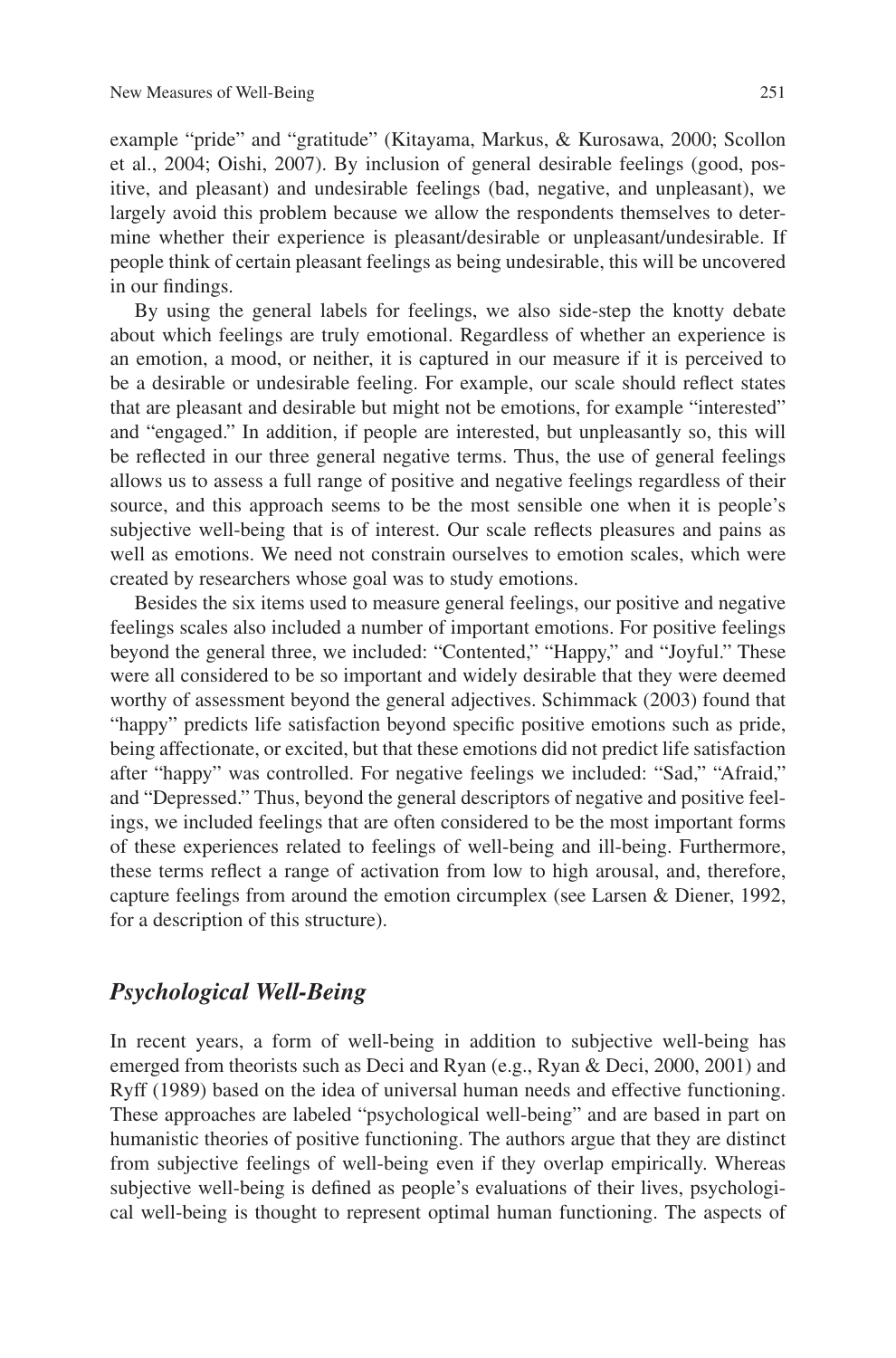psychological well-being we assess in the Psychological Well-Being Scale (PWB), and names of some of those who have been advocates for the desirability of these states are:

Meaning and purpose (Ryff; Seligman) Supportive and rewarding relationships (Ryff; Deci and Ryan) Engaged and interested (Csikszentmihalyi; Ryff; Seligman) Contribute to the well-being of others (Maslow; Ryff; Deci and Ryan) Competency (Ryff; Deci and Ryan) Self-acceptance (Maslow; Ryff) Optimism (Seligman) Being respected (Maslow; Ryff)

Our goal was to be very brief, and yet reasonably comprehensive. Importantly, we do not claim to fully measure each of the separate components of PWB because our goal of brevity precluded this. Our aim was to create a broad overview of a person's PWB, and researchers who need valid measures of the specific components must employ longer scales.

Why not simply use the existing scales by Ryff or Deci and Ryan? First, we wanted a very brief scale because many surveys cannot include measures with more than a short number of items. Second, we hoped to include several aspects of wellbeing that are not included in the existing scales, for example "engagement and interest," and "optimism." Csikszentmihalyi (1990) has made the case that engagement and flow are core components of well-being and psychological capital, and, therefore, we included one item measuring this domain. Seligman (2002) suggested that well-being is made up of feelings of engagement and interest, pleasure, and meaning and purpose. Peterson and Seligman (2004) made the case that optimism is important to healthy functioning, and, therefore, we assessed this concept. We employed an item on feeling respected, a human need listed by Maslow (1958). Finally, we included an item on contributing to the well-being and happiness of others, in part because this has been related to health (Brown, Nesse, Vinokur, & Smith, 2003). In addition, some models of effective functioning have been criticized for being too individualistic and not weighting a person's contributions to others. From the Ryff and Deci and Ryan theories, we created items to assess: meaning, positive social relationships (including helping others and one's community), self-esteem, and competence and mastery. Thus, our scale is a broad measure of a number of aspects of psychological well-being using a very brief format.

# *Positive and Negative Thinking*

A major recommendation for people seeking happiness has been that they need to develop positive thinking and decrease their propensity for negative thinking. Norman Vincent Peale (1956) popularized this notion with his bestseller *The Power of Positive Thinking*. Although his advice was seen as naïve in some academic circles, the idea that people's habits of thoughts could influence their subjective well-being became respectable with the proven effectiveness of cognitive behavioral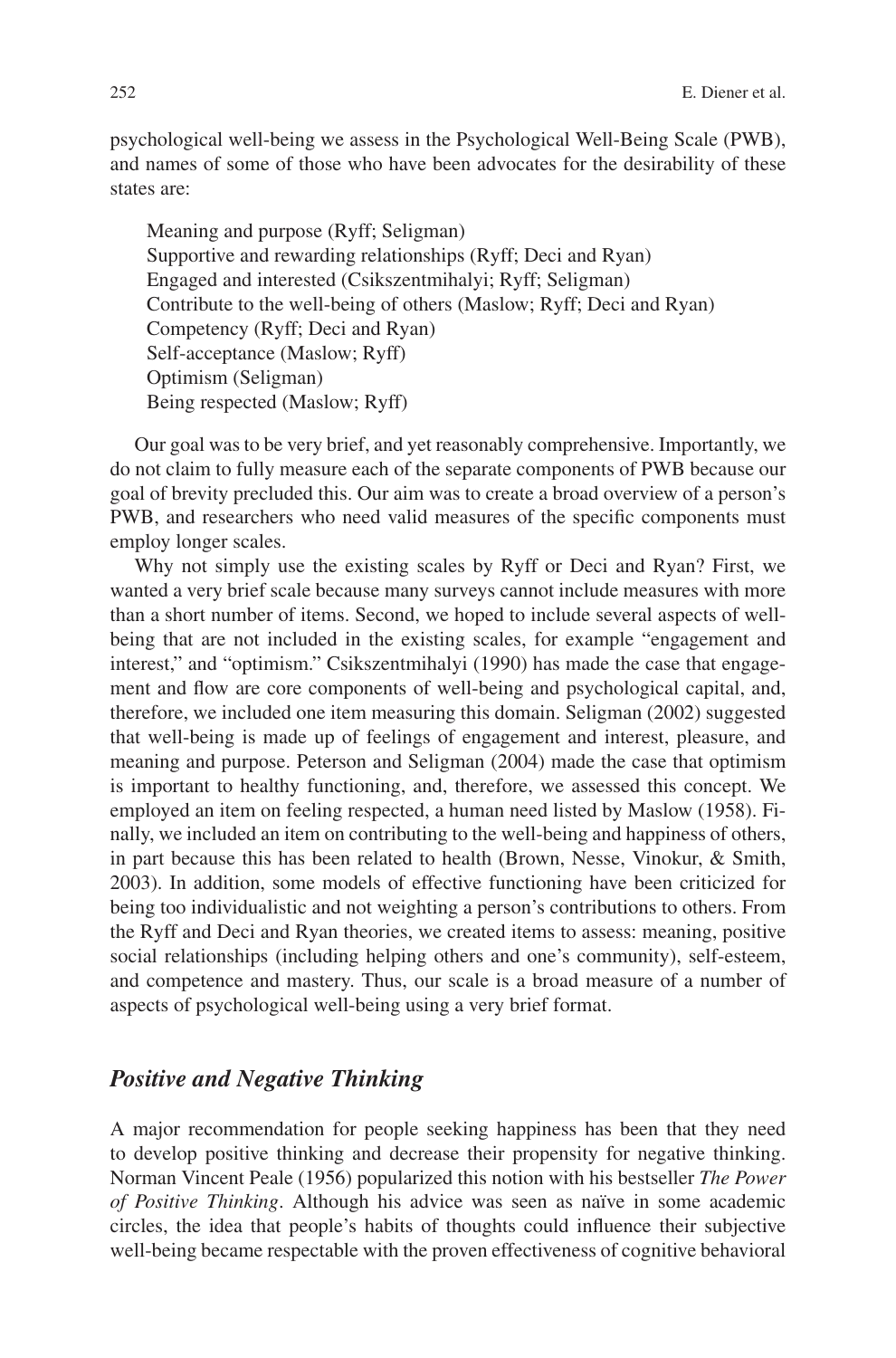therapy (Meichenbaum, 1977). Aaron Beck, Rush, Shaw, and Emery (1979) and Albert Ellis (2001) advanced the idea that the way people think about the world can influence their emotions and feelings of well-being. Richard Lazarus (1982) demonstrated in laboratory experiments that the way people thought about perceived stimuli has a large influence on their responses to them. Thus, Peale's ideas became more respectable among psychologists. At the same time, Buddhist and other Eastern approaches to contentment began to receive attention and study in the west (Tsai, Miao, & Seppala, 2007).

People's habits of positive thinking are not the sole determinant of happiness because circumstances can influence well-being as well. Some circumstances and societies are so overwhelmingly negative as to overpower positive thinkers. However, the propensity to positive or negative thinking can influence a person's feelings of well-being, controlling for environmental circumstances. Thus, we developed and assessed a measure of the propensity to view things in positive versus negative terms. This tendency was measured earlier by Judge and Bretz (1993), who assessed people's responses to neutral objects such as standard paper, and to things that are common within a culture and therefore constant across people, such as speed limits.

Our approach to measuring a propensity to positive thinking was to assess people's positive versus negative thinking about important aspects of their lives themselves, one's past and future, other people, and the world in general. Our Positive Thinking Scale (PTS) focused primarily on people's view of themselves and other people. Rather than examine people's positivity about neutral objects, we chose to examine people's thought propensities about important aspects of life, of oneself, and of others. Which approach leads to an assessment that best reflects one's general thought tendencies will be a question for future research, as will be the incremental validity beyond other types of measures.

## *Satisfaction with Life*

In our study, we included an existing measure, the Satisfaction with Life Scale (Diener, Emmons, Larsen, & Griffin, 1985) that has received extensive psychometric testing. Several thorough reviews of the scale exist (Pavot & Diener, 1993; Pavot & Diener, 2008). The primary reason for inclusion of the life satisfaction scale in the current study was to examine the associations of our new scales with it, and to determine whether they can predict life satisfaction.

# **The Current Study**

## *Measures*

#### **The Scale of Positive and Negative Experience (SPANE)**

This measure is a brief 12-item scale with six items devoted to positive experience and six items designed to assess negative experience. Because the scale includes very general positive and negative experience and feelings, it assesses the full range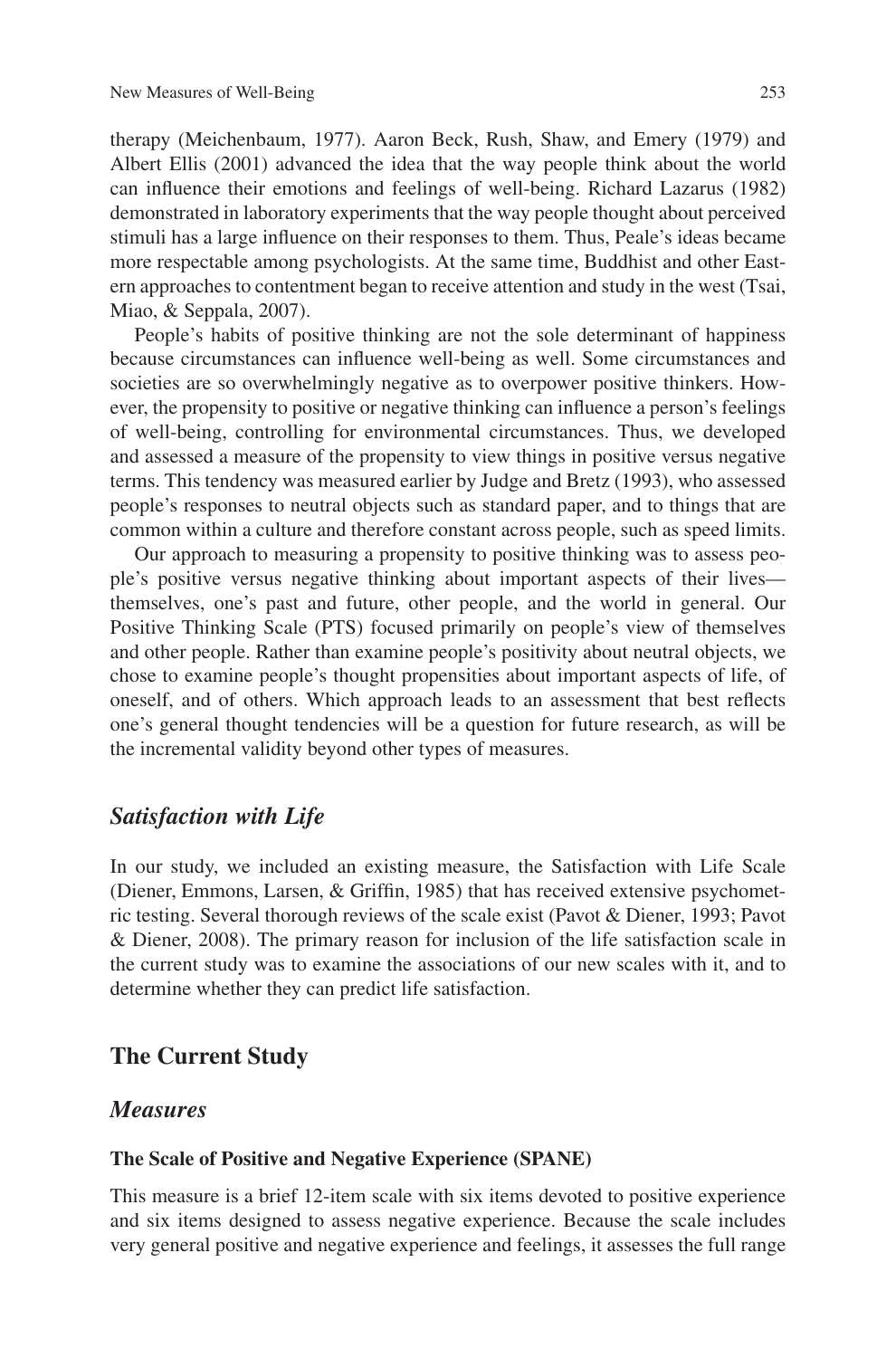of positive and negative experience, including specific feelings that may be defined by one's culture. Because of the general items included in the scale, it can assess not only the pleasant and unpleasant emotional feelings that are the focus of most scales, but also reflects other states such as interest, flow and engagement, and physical pleasure.

The SPANE has several other desirable features. It asks people to recall their activities and experiences during the past four weeks and to report these feelings. The period of one month was selected in order to give an adequate sample of feelings, rather than focusing on a short time that might not have been representative. At the same time, events occurring during the previous month can be easily recalled, and are, therefore, more likely to be based on experience, not just on a person's general self-concept. Thus, one month was selected in order to provide a balance between sampling adequacy and memory accuracy. The scale items, however, can be used with other time frames, such as "Yesterday," "Past week," or "In general."

Another desirable feature of the SPANE is that the responses are in terms of the amount of time during which the respondent has experienced each feeling. Responses linked to time, such as "Very rarely or never" and "Very often or always," might possibly vary in interpretation across respondents but are much more likely than many types of descriptors to be used in a similar way across people. After all, "Always" and "Never" are absolute terms that should have the same meaning to all respondents. In contrast, measures that inquire how much a person had particular experiences, but without indicating either time or intensity, are open to greater ambiguity. Intensity is harder to calibrate across respondents because they can mean different things by "a lot" or "slightly." Furthermore, when scales inquire as to how much a person experiences a particular feeling, and they do not indicate time or intensity, the response is ambiguous in terms of whether the person felt the feeling rarely but very intensely, frequently but very mildly, or some other combination of time and intensity. Thus, our scale makes explicit the time duration frame of reference and uses response categories that are tied to objective time.

Another advantage of using the time response format is that it is more closely related to global well-being than is emotional intensity. Diener, Sandvik, and Pavot (1991) argued that global reports of well-being are more closely linked to the duration of positive versus negative experiences than to the intensity of the experiences. For one thing, it is possible that people who experience positive emotions in a generally intense way are also more likely to experience negative emotions in an intense way as well, thus negating the enhanced value of intense positive experiences. Diener, Colvin, Pavot, and Allman (1991) demonstrated that some of the factors that lead to intense positive feelings when a person succeeds will create more intense negative feelings when the person fails, for example. Diener et al. showed that the duration of positive versus negative experiences is empirically a stronger predictor of general well-being than is the intensity of these feelings. Thus, our use of the time response format should enhance the validity of our feelings scale.

The SPANE consists of 12 items, six of which are positive and six of which are negative. Each item is scored on a scale ranging from 1 to 5, where 1 represents "very rarely or never" and 5 represents "very often or always." The positive and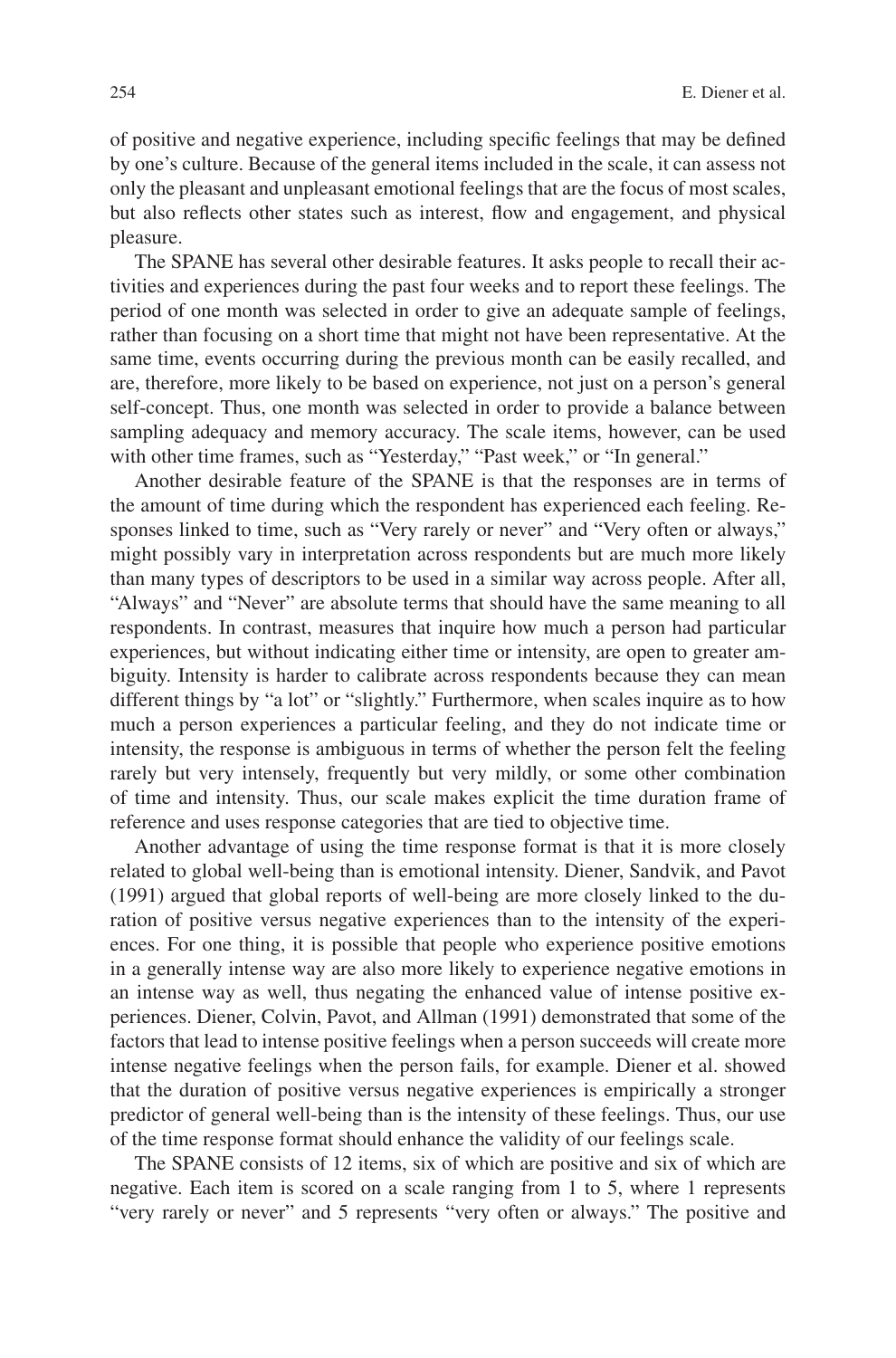negative scales are scored separately because of the partial independence or separability of the two types of feelings. The summed positive score can range from 6 to 30, and the negative scale has the same range. The two scores can be combined by subtracting the negative score from the positive score, and the resulting SPANE-B scores can range from  $-24$  to 24. The SPANE is shown in the Appendix.

# *Psychological Well-Being (PWB)*

The Psychological Well-Being scale (PWB) consists of eight items describing important aspects of human functioning ranging from positive relationships, to feelings of competence, to having meaning and purpose in life. Each item is answered on a 1–7 scale that ranges from Strong Disagreement to Strong Agreement. All items are phrased in a positive direction. Scores can range from 8 (Strong Disagreement with all items) to 56 (Strong Agreement with all items). High scores signify that respondents view themselves in very positive terms in diverse areas of functioning. Although the scale does not individually measure facets of psychological well-being, it does yield an overview of positive functioning across the domains that are widely believed to be important. The PWB is shown in the Appendix.

# *Positive Thinking Scale (PTS)*

The Positive Thinking Scale (PTS) is composed of 22 items, 11 of which represent positive thoughts and perceptions and 11 of which represent low negative thinking. The 22 items are answered on a yes–no format. The negative items are reverse scored with a "no" response counting as a "1"; and for the positive items a "yes" response counts as a "1." After reversing the negative items, the 22 items are added, thus yielding scores that range from 0 to 22. The scale is presented in the Appendix.

# *Participants*

Data collection occurred for all samples in the fall of 2008. The *N*'s for different analyses vary in size because a few participants had missing data, and because the ancillary scales were given at some locations but not at others.

*Sample 1*. Respondents from the Introductory Psychology participant pool at the University of Illinois volunteered to participate in order to earn course bonus points during the fall semester of 2008. The sample included 61 women and 13 men. Participants answered the survey twice, approximately one month apart. Besides the core new scales, respondents at this and some other locations completed additional surveys for the purpose of examining convergent validity.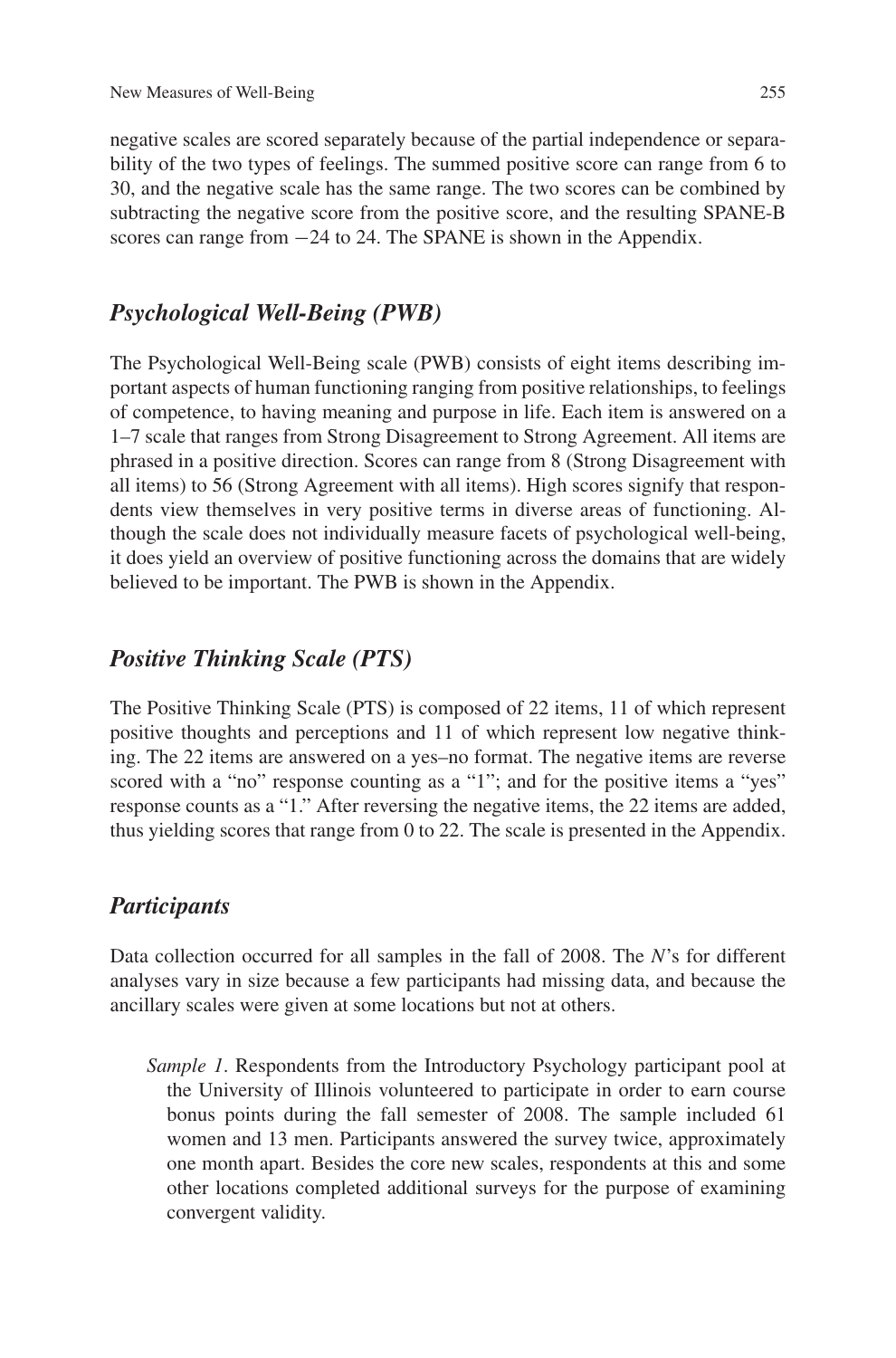- *Sample 2*. College of New Jersey had 75 women and 11 men who responded to the survey at one particular time only.
- *Sample 3*. Singapore Management University had 115 female and 66 male respondents.
- *Sample 4*. California State University East Bay had 64 respondents, with 10 males, 41 females, and 13 who did not indicate their sex.
- *Sample 5*. Students at East Carolina University responded twice to the core survey scales, with 31 male and 104 female participants, and 33 who did not indicate their sex.

# *Convergent Validity Scales*

We used a number of well-being measures in order to determine the convergence of the new scales with established measures. For traditional subjective well-being, we included the Satisfaction with Life Scale (Diener, Emmons, Larsen, & Griffin, 1985), and, at some locations, Fordyce's (1988) single item measure of happiness, which is answered on a 11-point scale ranging from "Extremely happy (feeling ecstatic, joyous, fantastic!" down to "Extremely unhappy (utterly depressed, completely down)". Lyubomirsky and Lepper's (1999) 4-item scale of happiness was also used at some universities. The Lyubomirsky scale (SHS) asks how happy the respondent is in four different ways. We also included the Watson and colleagues' PANAS (1988), which is currently the most widespread measure of positive and negative feelings. We also included at some locations Scheier, Carver, and Bridges' LOT-R (1994), which assesses optimism, and the UCLA Loneliness Scale (Russell, 1996), which is a marker of poor social relationships. We also included Deci and Ryan's Basic Need Satisfaction Scale (BSN; 2000), which has 21 items to assess competence, supportive relationships, and autonomy. Finally, we administered the 54-item version of Ryff's (2008) scale with 9 items to measure each of the following concepts: Autonomy, Growth, Mastery, Relationships, Self-esteem, and Purpose and Meaning. Thus, we can determine the associations of our new scales with a wide variety of other well-being measures.

# **Results**

Table 1 shows the means and standard deviations for each of the new scales, as well as the internal reliabilities, temporal reliabilities, and scale ranges. As can be seen, the mean score for each of the scales is in the positive range above the neutral point of the scales. The internal reliabilities are adequate, and the temporal stabilities show that some changes occurred over the period of one month, but that there was nonetheless substantial stability over time in the scores.

Table 2 presents the scores for the scales that correspond to approximate percentiles, in order to provide norms for the scales. It must be remembered, however,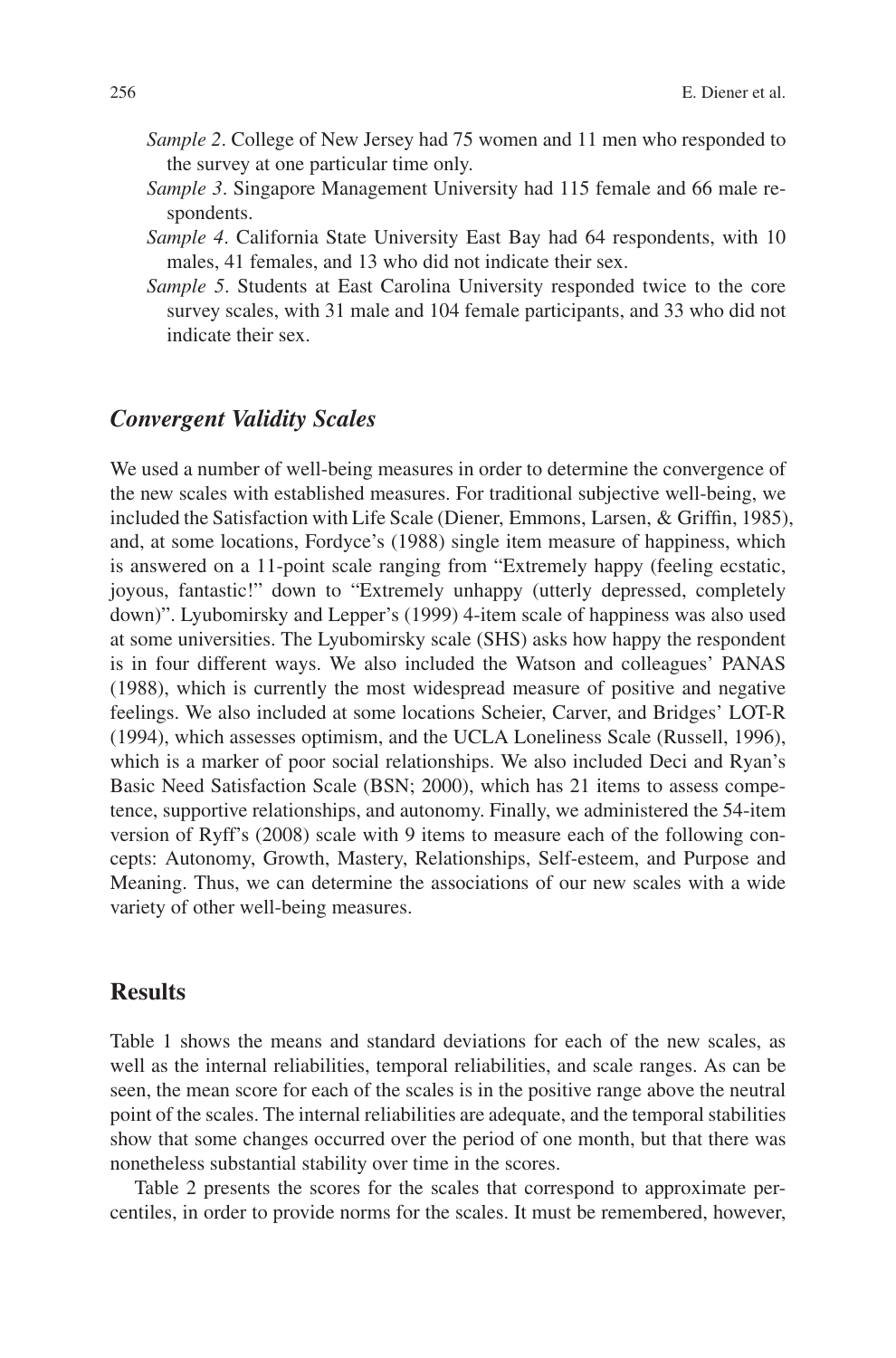|                          | Mean $(SD)^1$ | Cronbach's alpha | Temporal<br>stability <sup>2</sup> | Scale range |
|--------------------------|---------------|------------------|------------------------------------|-------------|
| Psychological Well-Being |               |                  |                                    |             |
| <b>PWB</b>               | 45.4          | 0.86             | 0.71                               | $8 - 56$    |
|                          | (6.2)         | $N = 568$        | $N = 261$                          |             |
| SPANE (Feelings)         |               |                  |                                    |             |
| P (Positive)             | 22.1          | 0.84             | 0.62                               | $6 - 30$    |
|                          | (3.7)         | $N = 572$        | $N = 261$                          |             |
| N (Negative)             | 15.6          | 0.80             | 0.62                               | $6 - 30$    |
|                          | (3.9)         | $N = 567$        | $N = 261$                          |             |
| B (Balance)              | 6.5           | 0.88             | 0.68                               | $-24$ to 24 |
|                          | (6.7)         | $N = 566$        | $N = 261$                          |             |
| Positive Attitudes (PTS) |               |                  |                                    |             |
| Positive                 | 9.2           | 0.70             | 0.73                               | $0 - 11$    |
|                          | (2.0)         | $N = 564$        | $N = 261$                          |             |
| Negative <sup>3</sup>    | 6.4           | 0.75             | 0.76                               | $0 - 11$    |
|                          | (2.8)         | $N = 563$        | $N = 261$                          |             |
| Total                    | 15.5          | 0.81             | 0.79                               | $0 - 22$    |
|                          | (4.2)         | $N = 555$        | $N = 261$                          |             |

**Table 1** Psychometric statistics on the new scales

 $1/N$  was 573 for the means.

<sup>2</sup>All values  $p < 0.001$ .

<sup>3</sup>High score signifies low negative attitudes.

that these norms are based only on college students. Norms for broader groups will need to be generated in future research.

Table 3 shows the correlations of the new scales with each other, and with the Satisfaction with Life Scale. As can be seen, the scales correlate at a moderate level with each other and with life satisfaction. This suggests that there are some common influences that affect feelings, attitudes, life satisfaction, and psychological wellbeing. It is possible that response styles, self-perceptions, and general well-being affect all of the scales, and these different influences will need to be explored in future studies.

Table 4 presents the correlations of the new feeling-scales with other scales that measure similar concepts in order to examine the convergent validity of the scales. As can be seen, the SPANE scales are substantially associated with the PANAS scales and the more global measures of happiness as well. The convergence of the SPANE scales and the corresponding PANAS scales was 0.59, 0.70, and 0.77. The SPANE positive and negative experience scales correlate more strongly with the SHS and Fordyce scales than do the corresponding PANAS scales; but the PANAS does as well when it comes to the balance score, perhaps because the balance score reflects the positive–negative dimension more strongly, with less influence from arousal than occurs in the individual positive and negative scales of the PANAS. Whereas the individual PANAS scales are highly saturated with high arousal emotions, the difference between the positive and negative scales may better capture the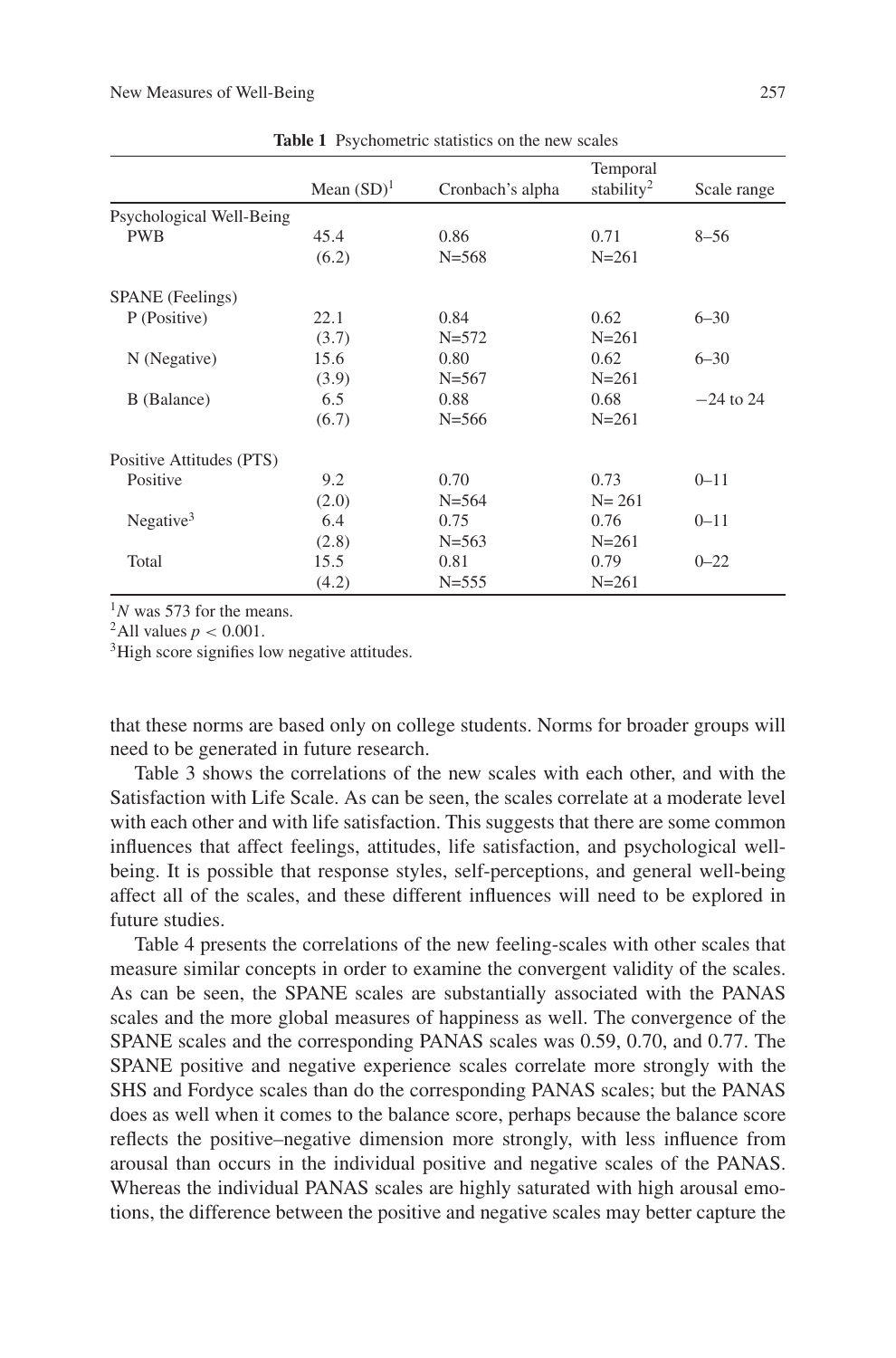| Scale             | Approximate percentile | Score            |
|-------------------|------------------------|------------------|
| <b>PWB</b>        | 10                     | 36               |
| (Range 8–56)      | 20                     | 40               |
|                   | 50                     | 46               |
|                   | 80                     | 50               |
|                   | 90                     | 52               |
| <b>SPANE-P</b>    | 10                     | 17               |
| (Range 6-30)      | 20                     | 18               |
|                   | 50                     | 22               |
|                   | 80                     | 25               |
|                   | 90                     | 26               |
| <b>SPANE-N</b>    | 10                     | 10               |
| (Range 6-30)      | 20                     | 12               |
|                   | 50                     | 15               |
|                   | 80                     | 18               |
|                   | 90                     | 20               |
| <b>SPANE-B</b>    | 10                     | $-3$             |
| (Range -24 to 24) | 20                     | $\boldsymbol{0}$ |
|                   | 50                     | 6                |
|                   | 80                     | 11               |
|                   | 90                     | 14               |
| <b>PTS</b>        | 10                     | 9                |
| (Range $0-22$ )   | 20                     | 12               |
|                   | 50                     | 16               |
|                   | 80                     | 19               |
|                   | 90                     | 20               |

**Table 2** Norms for new scales approximate percentile rankings

| <b>Table 3</b> Intercorrelations of scales |            |                |                |                |       |       |         |
|--------------------------------------------|------------|----------------|----------------|----------------|-------|-------|---------|
|                                            | <b>PWB</b> | <b>SPANE-P</b> | <b>SPANE-N</b> | <b>SPANE-B</b> | PTS-P | PTS-N | PTS-Tot |
| <b>PWB</b>                                 |            |                |                |                |       |       |         |
| <b>SPANE-P</b>                             | 0.62       |                |                |                |       |       |         |
| <b>SPANE-N</b>                             | 0.51       | 0.58           |                |                |       |       |         |
| <b>SPANE-B</b>                             | 0.64       | 0.88           | 0.90           |                |       |       |         |
| PTS-P                                      | 0.60       | 0.45           | 0.40           | 0.48           |       |       |         |
| PTS-N                                      | 0.53       | 0.46           | 0.50           | 0.54           | 0.48  |       |         |
| PTS-Tot                                    | 0.64       | 0.53           | 0.53           | 0.59           | 0.81  | 0.91  |         |
| <b>SWLS</b>                                | 0.62       | 0.55           | 0.42           | 0.54           | 0.50  | 0.52  | 0.59    |

 $N = 563$ ; all  $p$ 's < 0.001.

|            | <b>SPANE-P</b> | <b>SPANE-N</b> | <b>SPANE-B</b> | PА      | PANAS-PANAS-<br>NA | PANAS-<br>BAL. |
|------------|----------------|----------------|----------------|---------|--------------------|----------------|
| PANAS-PA   | 0.59           | $-0.41$        | 0.57           |         |                    |                |
| PANAS-NA   | $-0.41$        | 0.70           | $-0.63$        | $-0.24$ |                    |                |
| PANAS-BAL  | 0.65           | $-0.71$        | 0.77           | 0.77    | $-0.80$            |                |
| <b>SHS</b> | 0.66           | $-0.52$        | 0.67           | 0.60    | $-0.45$            | 0.68           |
| Fordyce    | 0.65           | $-0.51$        | 0.66           | 0.56    | $-0.46$            | 0.65           |

 $N = 563$ , all  $p's < 0.001$ .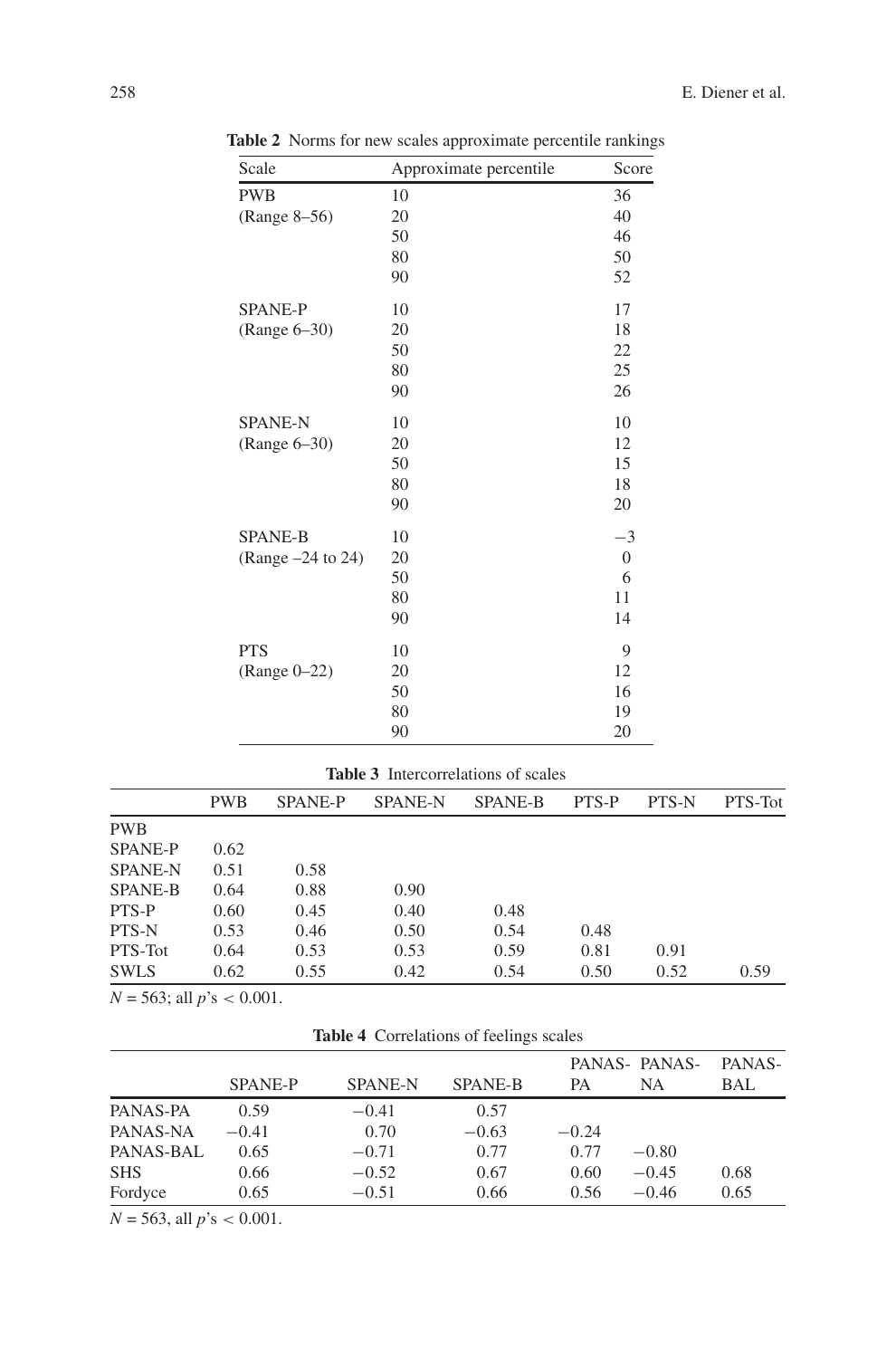|                  | <b>PWB</b> | <b>BSN</b> total |
|------------------|------------|------------------|
| <b>BSN-Total</b> | 0.69       |                  |
| Ryff Scales      |            |                  |
| Autonomy         | 0.39       | 0.41             |
| Mastery          | 0.73       | 0.76             |
| Growth           | 0.67       | 0.65             |
| Relationships    | 0.65       | 0.81             |
| Purpose          | 0.63       | 0.66             |
| Self-Acceptance  | 0.70       | 0.76             |
| Total            | 0.80       | 0.86             |
|                  |            |                  |

**Table 5** Correlations of psychological well-being scales

 $N = 74$ ; all  $p$ 's < .001.

pleasantness dimension of emotions, and, therefore, reflect well-being more than the individual PANAS scales.

Table 5 represents the correlations of the Psychological Well-Being scale with two other related scales, Ryff's (2008) and Ryan and Deci's (2000). These scales provide yardsticks against which to assess the convergent validity of the shorter PWB. As can be seen, PWB correlated with the other scales moderately to strongly, except for the two Autonomy scales, which were more modestly associated with PWB.

#### *Factor Structure of the Scales*

Each of the scales was subjected to a principal axis factor analysis. For the SPANE-P of positive feelings, there was one eigenvalue above 1.0 (3.6), which explained 60% of the variance in the scale items. The factor scores ranged from 0.57 for Contented to 0.82 for Happy. For the SPANE-N scale of negative feelings, there was one eigenvalue above 1.0 (3.1), which explained 52% of the variance in the items. The factor scores varied from 0.49 for Afraid to 0.77 for Bad. For the SPANE-B score reflecting the balance of positive and negative feelings, the first factor was strong, accounting for 45% of the variance in responses.

However, for SPANE-B, a second factor emerged with an eigenvalue above 1.0 (1.4) and accounted for 12% additional variance in responses. An examination of the scree plot of eigenvalues also suggested a two-factor solution. The two rotated factors were correlated  $-0.54$ , with an oblimin rotation that did not restrict the factors to being orthogonal. The six positive items loaded 0.65 (Contented) to 0.84 (Happy) on the first factor, and  $-0.36$  (Joyful) to  $-0.51$  (Positive) on the second factor. The negative items loaded 0.61 (Afraid) to 0.80 (Bad) on the first factor, and −0.28 (Angry) to −0.53 (Negative) on the second factor. Thus, there were two separate factors for the valence of experience, although the two factors were inversely related. The greater independence of the PANAS positive and negative scales is due in part to their placement in the emotion circumplex in the high arousal quadrants. Furthermore, the time format of the SPANE is likely to lead to stronger inverse correlations between the two types of feelings (Diener & Emmons, 1985).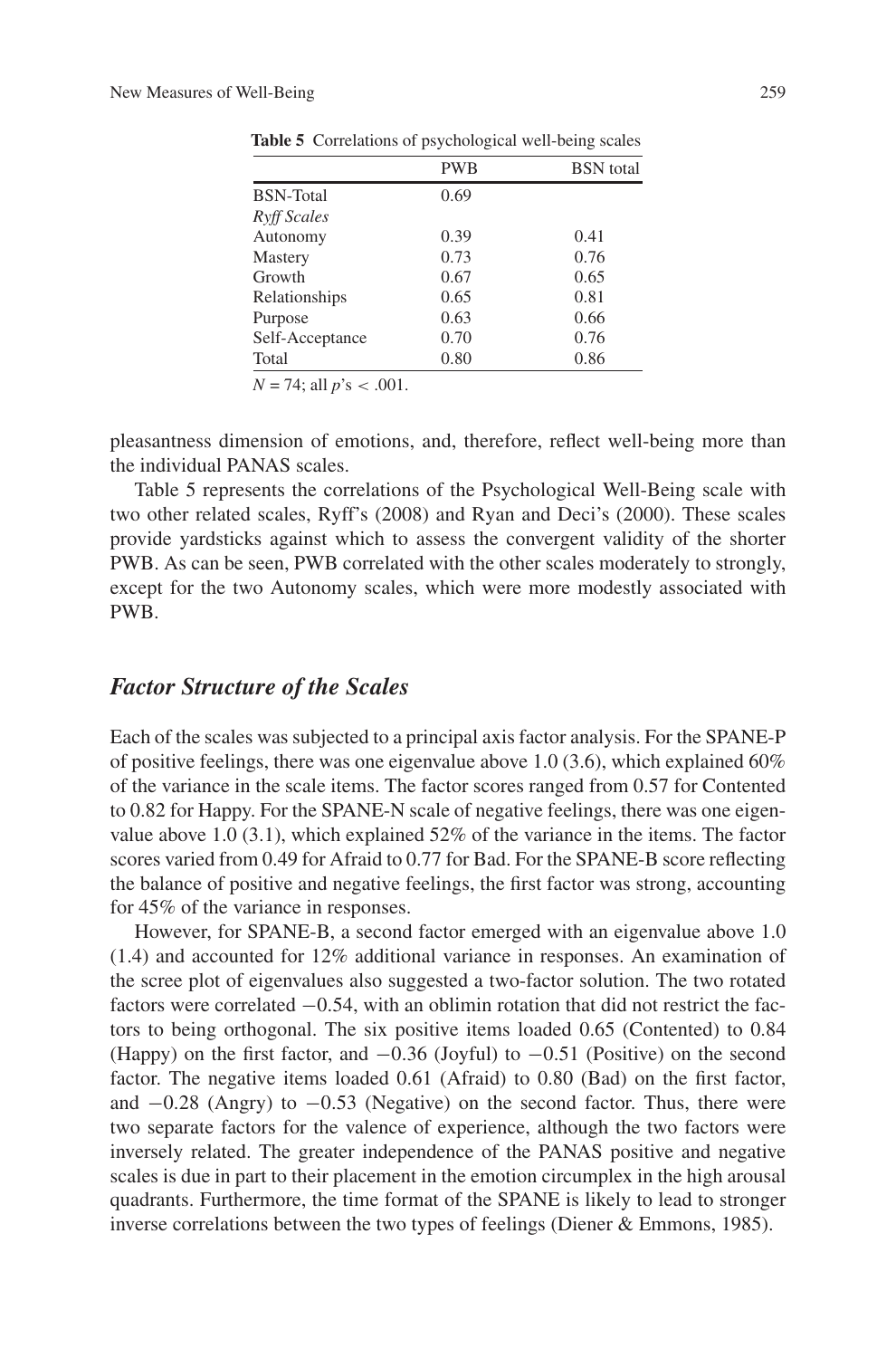For the PWB, there was a single factor with an eigenvalue above 1.0 (4.0), which explained 50% of the variance in responses. The factor scores varied from 0.58 for feeling respected to 0.76 for leading a purposeful and meaningful life. Thus, a single and clear single factor described the PWB. The factor structure of the Positive Thinking Scale was less clear, possibly because of the single yes–no response format, or possibly there are many different facets of positive and negative thinking. It may be that the tendency to positive thinking is domain-specific rather than being universal across various areas of content.

#### **Discussion**

# *Psychological Well-Being Scale (PWB)*

The brief PWB performed well, with high internal and temporal reliabilities and high convergence with other similar scales. Because of the brevity of the scale, its psychometric strength is slightly lower than the two other scales that assess PWB, but still quite good. The PWB correlated very strongly with the total scores for the other psychological well-being scales, at 0.80 and 0.69. Thus, the PWB provides a good assessment of overall self-reported psychological well-being, although it does not assess the individual components of psychological well-being that are described in some theories. It should be noted, however, that Ryff's (2008) scale has been criticized because the subscales do not clearly form six separate factors, but overlap with each other and produce fewer than six separate factors. The PWB seems to reflect the common elements of the other scales. If an overall psychological wellbeing score is needed, and a brief scale is desirable, the PWB should be adequate. If separate subscale scores are needed, one of the other two scales should be used.

The PWB scale predicts the total Ryff score even when the Deci/Ryan score is entered first. In terms of predicting measures of SWB, the scale picks up about 70–80% of the predictable variance compared to the longer Ryff scale. That is, the Ryff scale performs better in prediction, but the PWB scale does substantially as well. In conclusion, the PWB scale assesses a strong first factor that converges with the other scales.

#### *Feelings Scale (SPANE)*

The SPANE measure of feelings performed well in terms of reliability and convergent validity with other measures of emotion, well-being, happiness, and life satisfaction. The scale has several advantages over previous measures of feelings. For one thing, because of the general descriptors such as "positive" and "negative," it can assess all positive and negative feelings, not just those specific feelings that are listed on the scale. For another, it can reflect the fact that some feelings are considered desirable by some and less desirable by others because it reflects the respon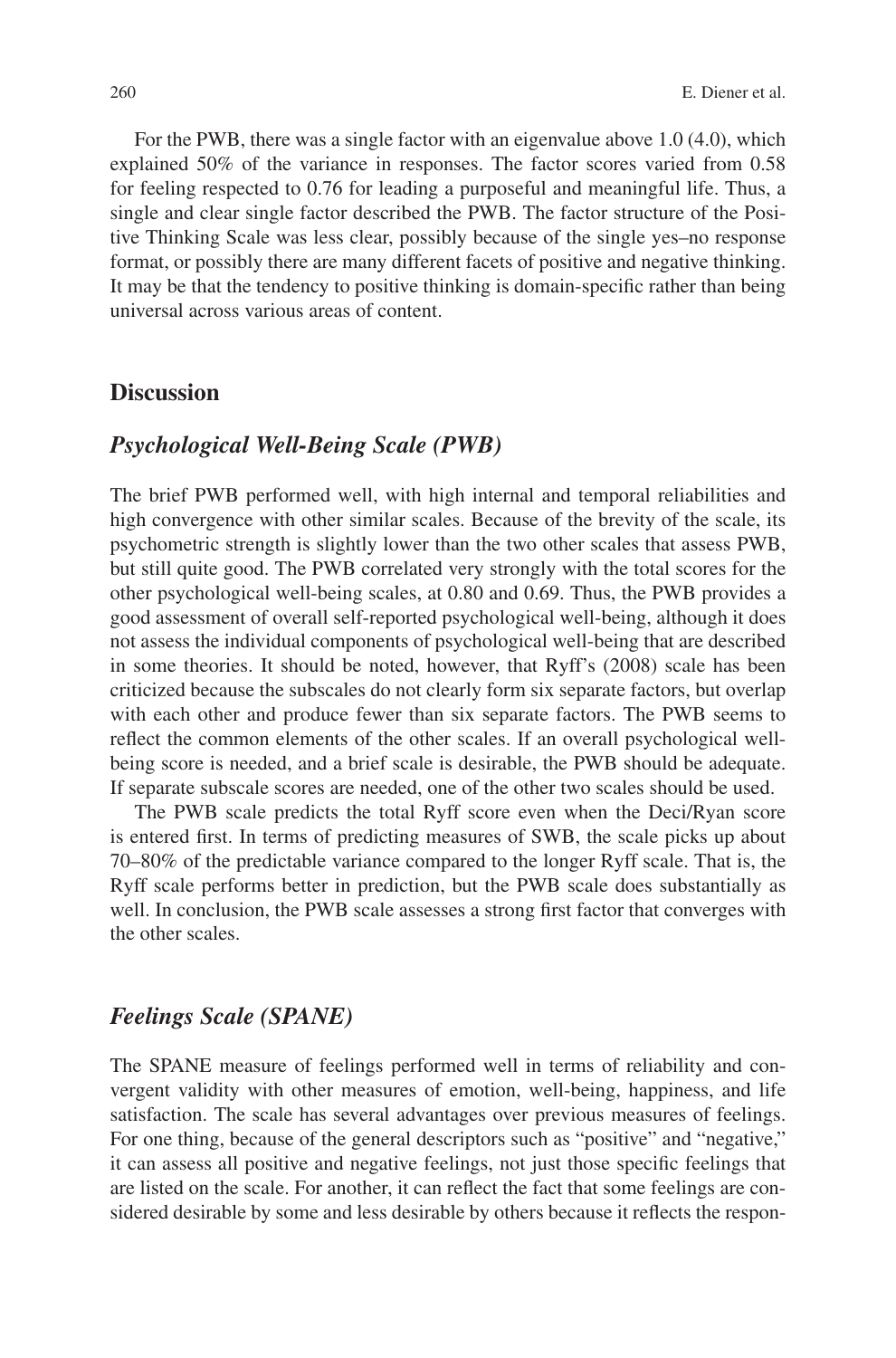dent's own categorization of the pleasantness and desirability of the feelings. The scale should perform well across cultures because it is focused on the respondent's evaluations of their feelings, which can vary to some degree across cultures. Furthermore, the scale can reflect feelings such as physical pleasure, engagement, interest, pain, and boredom that are omitted from most measures of emotions. The scale also can reflect the full range of feelings, whether they are low or high in arousal. The SPANE is based on the duration during which people experience the feelings, with the advantage that this aspect of feelings predicts long-term well-being, and can also be better calibrated across respondents. Furthermore, the SPANE is based on feelings that occurred during the previous four weeks, and thus reflects a balance between memory accuracy and experience sampling. Thus, for measuring experiences that are related to well-being, the SPANE has a number of advantages over other measures. Although more research is needed on the scale, it should perform well in many contexts.

#### *Positive Thinking Scale*

Although this scale performed in an adequate way, with decent reliabilities and correlations with other measures of well-being, it is the scale in most need of further testing and development. Several questions are important. Might the measure perform better if responses were on a graded scale rather than simply being yes–no? Greater sampling of memories is needed, including both rumination and savoring, for example, and not just attention and interpretation. Another desirable future extension of the scale would be to include thoughts about nonsocial aspects of the world. An important question is whether the scale provides additional valid information beyond personality characteristics, such as neuroticism. Thus, the positive thinking scale shows initial promise but requires more psychometric work.

### **Future Research**

The initial psychometric data we collected here are encouraging, but obviously more work is needed. All of the scales can use more validation in terms of correlations with other relevant scales, with non-self-report measures such as informant reports, and in various populations and cultural groups. We included only college student samples, and, therefore, broader participant samples are a high priority for future research. Another priority for future research is to examine how the new scales and existing scales differ and converge when comparing groups and cultures. Finally, an important question for this entire area of research is to determine the sources of unique and common variance in the scales. Across types of well-being there is substantial convergence of the scales, and the source of this overlap, as well as the unique contributions of the scales, is an important avenue for future research.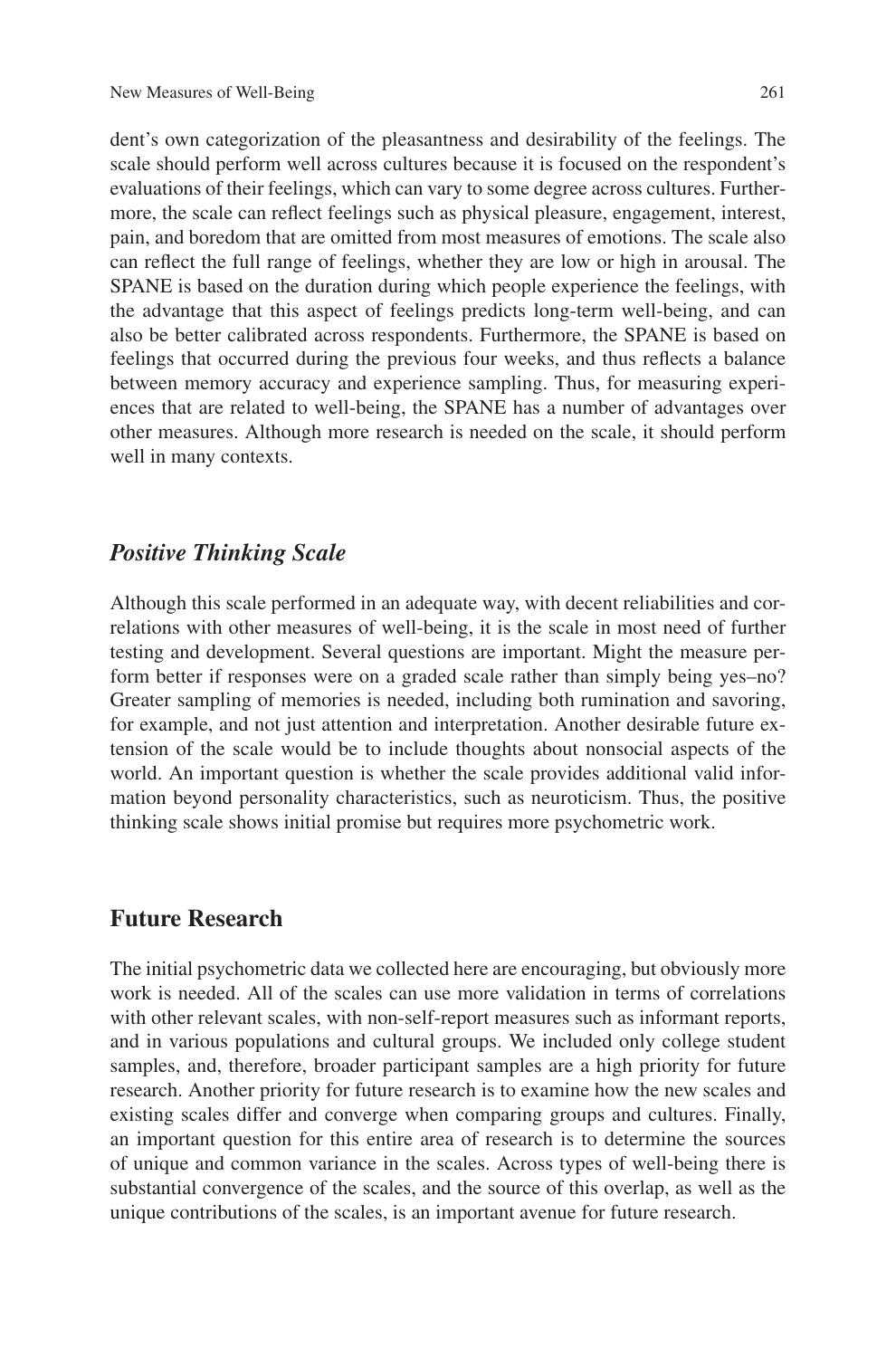# *Permission for Using the Scales*

Although copyrighted, the measures in this chapter may be used as long as proper credit is given. Permission is not needed to employ the scales and requests to use the scales cannot be answered because permission is granted here. This chapter can be used as the citation for the scales.

# **Appendix: The Scales**

# **Scale of Positive and Negative Experience (SPANE)**

© Copyright by Ed Diener and Robert Biswas-Diener, January 2009.

Please think about what you have been doing and experiencing during the past four weeks. Then report how much you experienced each of the following feelings, using the scale below. For each item, select a number from 1 to 5, and indicate that number on your response sheet.

- 1. Very Rarely or Never
- 2. Rarely
- 3. Sometimes
- 4. Often
- 5. Very Often or Always

Positive Negative Good Bad Pleasant Unpleasant Happy Sad Afraid Joyful Angry Contented

Scoring: The measure can be used to derive an overall affect balance score, but can also be divided into positive and negative feelings scales, and can be divided even further into general and specific feelings.

Positive Feelings (SPANE-P): Add the scores, varying from 1 to 5, for the six items: positive, good, pleasant, happy, joyful, and contented. The score can vary from 6 (lowest possible) to 30 (highest positive feelings score).

Negative Feelings (SPANE-N): Add the scores, varying from 1 to 5, for the six items: negative, bad, unpleasant, sad, afraid, and angry. The score can vary from 6 (lowest possible) to 30 (highest negative feelings score).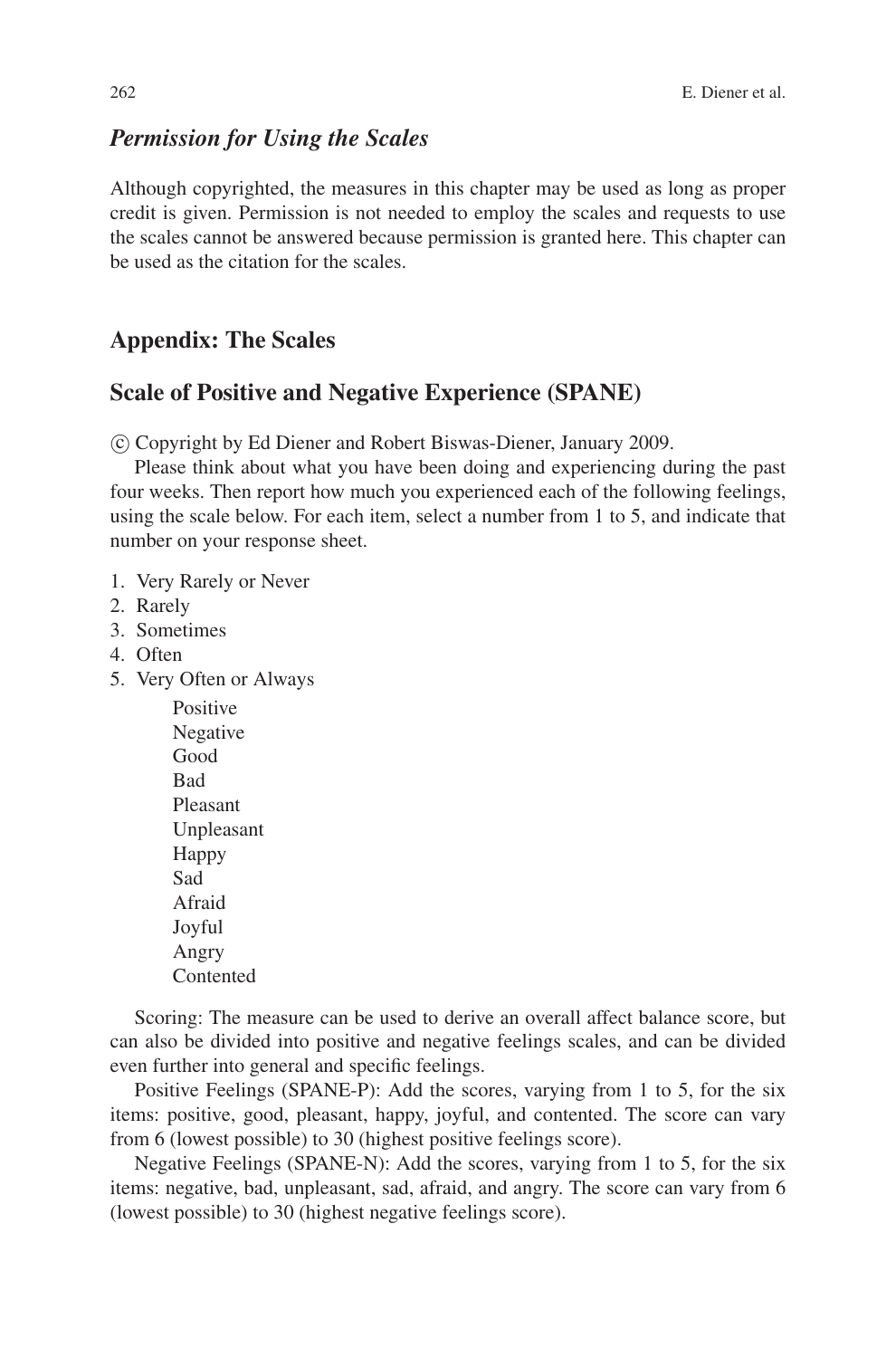Affect Balance (SPANE-B): The negative feelings score is subtracted from the positive feelings score, and the resultant difference can vary from −24 (unhappiest possible) to 24 (highest affect balance possible). A respondent with a very high score of 24 reports that she or he rarely or never has any of the negative feelings, and very often or always has all of the positive feelings.

# **Psychological Well-Being Scale (PWB)**

© Copyright by Ed Diener and Robert Biswas-Diener, January 2009.

Below are 8 statements with which you may agree or disagree. Using the 1–7 scale below, indicate your agreement with each item by indicating that response for each statement.

- 7 Strongly agree
- 6 Agree
- 5 Slightly agree
- 4 Mixed or neither agree nor disagree
- 3 Slightly disagree
- 2 Disagree
- 1 Strongly disagree

I lead a purposeful and meaningful life.

My social relationships are supportive and rewarding.

- I am engaged and interested in my daily activities
- I actively contribute to the happiness and well-being of others
- I am competent and capable in the activities that are important to me
- I am a good person and live a good life

I am optimistic about my future

People respect me

Scoring: Add the responses, varying from 1 to 7, for all eight items. The possible range of scores is from 8 (lowest possible) to 56 (highest PWB possible). A high score represents a person with many psychological resources and strengths.

# **Positive Thinking Scale (PTS)**

The following items are to be answered "Yes" or "No." Write an answer next to each item to indicate your response.

I see my community as a place full of problems. (N) I see much beauty around me. (P) I see the good in most people. (P) When I think of myself, I think of many shortcomings. (N) I think of myself as a person with many strengths. (P)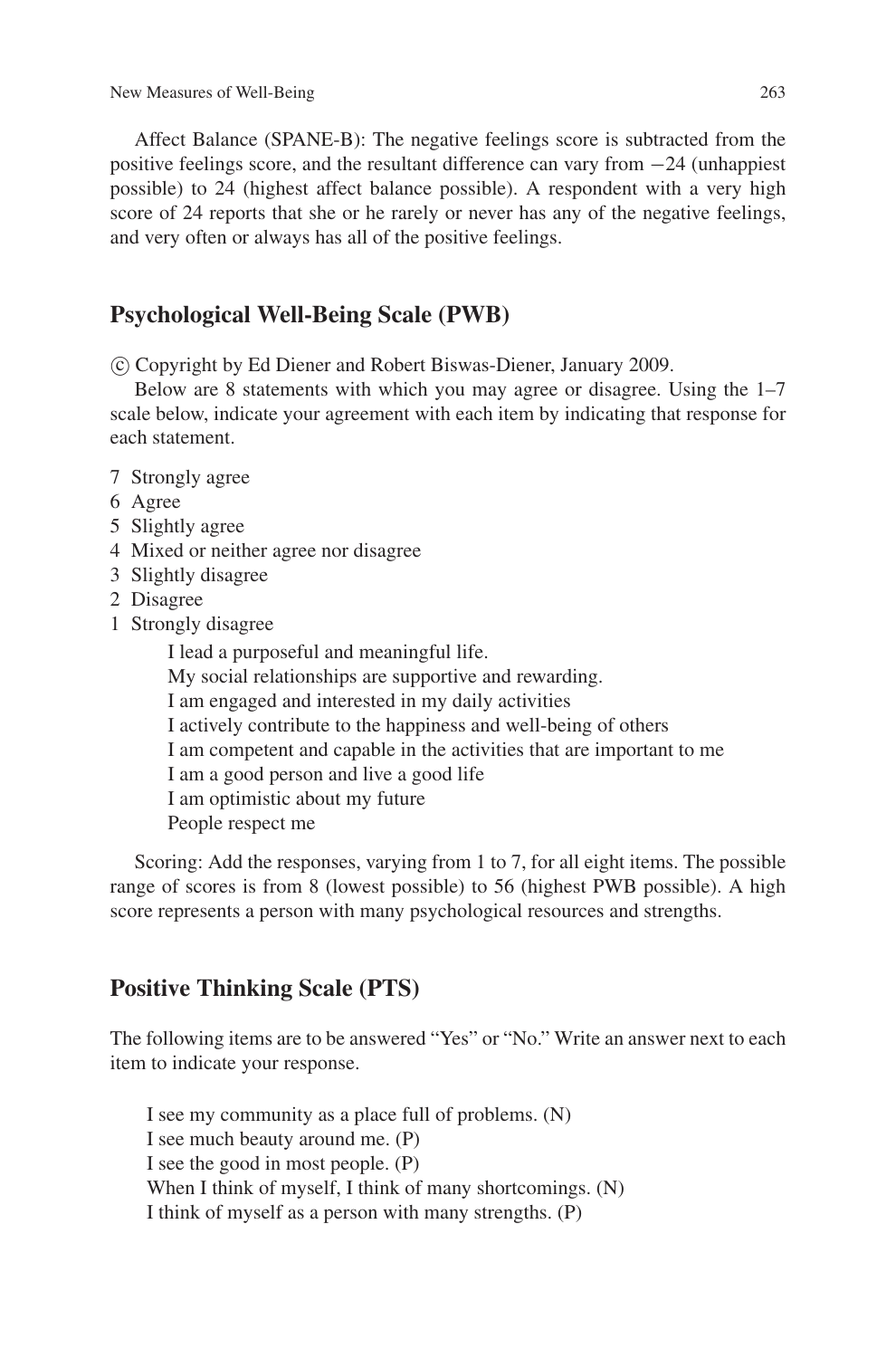I am optimistic about my future. (P) When somebody does something for me, I usually wonder if they have an ulterior motive. (N) When something bad happens, I often see a "silver lining," something good in the bad event. (P) I sometimes think about how fortunate I have been in life. (P) When good things happen, I wonder if they might have been even better. (N) I frequently compare myself to others. (N) I think frequently about opportunities that I missed. (N) When I think of the past, the happy times are most salient to me. (P) I savor memories of pleasant past times. (P) I regret many things from my past. (N) When I see others prosper, even strangers, I am happy for them. (P) When I think of the past, for some reason the bad things stand out. (N) I know the word has problems, but it seems like a wonderful place anyway. (P) When something bad happens, I ruminate on it for a long time. (N) When good things happen, I wonder if they will soon turn sour. (N) When I see others prosper, it makes me feel bad about myself. (N) I believe in the good qualities of other people. (P)

Scoring: Add a "1" for each of the "yes" responses to the 11 positive items, indicated by a (P). Add a "1" for each of the "no" responses to each of the negative responses (N). The (N) and (P) designations appear here for scoring purposes only, but should not be presented in the scales given to respondents.

The possible range of scores is 0 (most negative thinking) to 22 (most positive thinking). A high score indicates that the respondent sees much that is positive in the world and himself or herself, and in other people. A high score thus represents a tendency to think in positive ways and to not think in negative ways.

# **References**

- Beck, A. T., Rush, A. J., Shaw, B. F., & Emery, G. (1979). *Cognitive therapy of depression*. New York: Guilford Press.
- Brown, S. L., Nesse, R. M., Vinokur, A. D., & Smith, D. M. (2003). Providing support may be more beneficial than receiving it: Results from a prospective study of mortality. *Psychological Science, 14*, 320–327.
- Csikszentmihalyi, M. (1990). *Flow: The psychology of optimal experience.* New York: Harper & Row.
- Diener, E., & Biswas-Diener, R. (2008). *Happiness: Unlocking the mysteries of psychological wealth.* Malden, MA: Blackwell Publishing.
- Diener, E., Colvin, C. R., Pavot, W. G., & Allman, A. (1991). The psychic costs of intense positive affect. *Journal of Personality & Social Psychology, 61*, 492–503.
- Diener, E., & Emmons, R. A. (1985). The independence of positive and negative affect. *Journal of Personality and Social Psychology, 47*, 1105–1117.
- Diener, E., Emmons, R. A., Larsen, R. J., & Griffin, S. (1985). The satisfaction with life scale. *Journal of Personality Assessment, 49*, 71–75.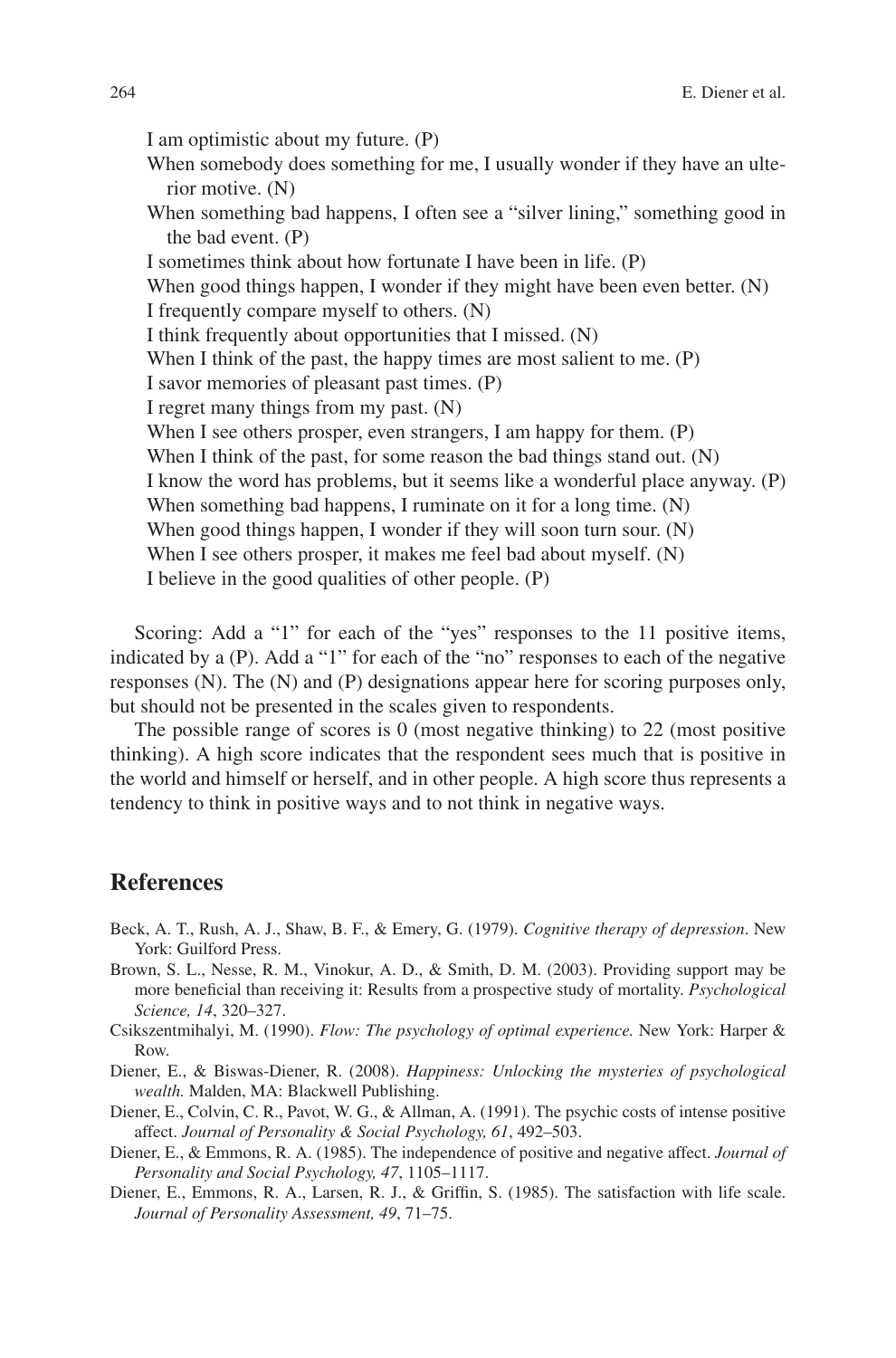- Diener, E., Sandvik, E., & Pavot, W. (1991). Happiness is the frequency, not the intensity, of positive versus negative affect. In F. Strack, M. Argyle, & N. Schwarz (Eds.), *Subjective well-being: An interdisciplinary perspective* (pp. 119–139). New York: Pergamon.
- Ellis, A. (2001). *Overcoming destructive beliefs, feelings, and behaviors: New directions for rational emotive behavior therapy*. New York: Prometheus Books.
- Fordyce, M. W. (1988). A review of research on happiness measures: a sixty second index of happiness and mental health. *Social Indicators Research, 20*, 355–381.
- Judge, T. A., & Bretz, R. D. (1993). Report on an alternative measure of affective disposition. *Educational and Psychological Measurement, 53*, 1095–1104.
- Kitayama, S., Markus, H. R., & Kurosawa, M. (2000). Culture, emotion, and well-being: Good feelings in Japan and the United States. *Cognition & Emotion, 14*, 93–124.
- Larsen, R. J., & Diener, E. (1992). Promises and problems with the circumplex model of emotion. In M. S. Clark (Ed.), *Emotion: Review of personality and social psychology* (pp. 25–59). Newbury Park, CA: Sage.
- Lazarus, R. S. (1982). Thoughts on the relations between emotion and cognition. *American Psychologist, 37*, 1019–1024.
- Lucas, R. E., Diener, E., & Larsen, R. J. (2003). Measuring positive emotions. In S. J. Lopez & C. R. Snyder (Eds*.*),*Positive psychological assessment: A handbook of models and measures* (pp. 201–218). Washington, DC: American Psychological Association.
- Lucas, R. E., Diener, E., & Suh, E. (1996). Discriminant validity of well-being measures. *Journal of Personality and Social Psychology, 71*, 616–628.
- Lyubomirsky, S., & Lepper, H. S. (1999). A measure of subjective happiness: Preliminary reliability and construct validation. *Social Indicators Research, 46*, 137–155.
- Maslow, A. H. (1958). *Motivation and personality*. New York: Harper & Brothers.
- Meichenbaum, D. (1977). *Cognitive behavior modification: An integrative approach.* New York: Plenum Press.
- Oishi, S. (2007). The application of structural equation modeling and item response theory to crosscultural positive psychology research. In A. Ong, & M. van Dulmen (Eds.), *Oxford handbook of methods in positive psychology* (pp. 126–138). New York: Oxford University Press.
- Oishi, S., Schimmack, U., & Colcombe, S. (2003). The contextual and systematic nature of life satisfaction judgments. *Journal of Experimental Social Psychology, 39*, 232–247.
- Pavot, W., & Diener, E. (1993). Review of the satisfaction with life scale. *Psychological Assessment*, *5*, 164–172.
- Pavot, W., & Diener, E. (2008). The satisfaction with life scale and the emerging construct of life satisfaction. *Journal of Positive Psychology, 3*, 137–152.
- Peale, N. V. (1956). *The power of positive thinking*. New York: Prentice Hall.
- Peterson, C., & Seligman, M. E. P. (2004). *Character strengths and virtues*. Oxford: Oxford University Press.
- Russell, D. W. (1996). UCLA loneliness scale (version 3): Reliability, validity, and factor structure. *Journal of Personality Assessment, 66*, 20–40.
- Ryan, R. M., & Deci, E. L. (2000). Self-determination theory and the facilitation of intrinsic motivation, social development, and well-being. *American Psychologist, 55*, 68–78.
- Ryan, R. M., & Deci, E. L. (2001). On happiness and human potentials: A review of research on hedonic and eudaimonic well-being. *Annual Review of Psychology, 52*, 141–166.
- Ryff, C. D. (1989). Happiness is everything, or is it? Explorations on the meaning of psychological well-being. *Journal of Personality and Social Psychology, 57*, 1069–1081.
- Ryff, C. D. (2008). *Scales of psychological well-being*. Obtained from Carol Ryff, University of Wisconsin, Institute on Aging.
- Scollon, C. N., Diener, E., Oishi, S., & Biswas-Diener, R. (2004). Emotions across cultures and methods. *Journal of Cross-Cultural Psychology, 35*, 304–326.
- Scheier, M. F., Carver, C. S., & Bridges, M. W. (1994). Distinguishing optimism from neuroticism (and trait anxiety, self-mastery, and self-esteem): A reevaluation of the Life Orientation Test. *Journal of Personality and Social Psychology, 67*, 1063–1078.